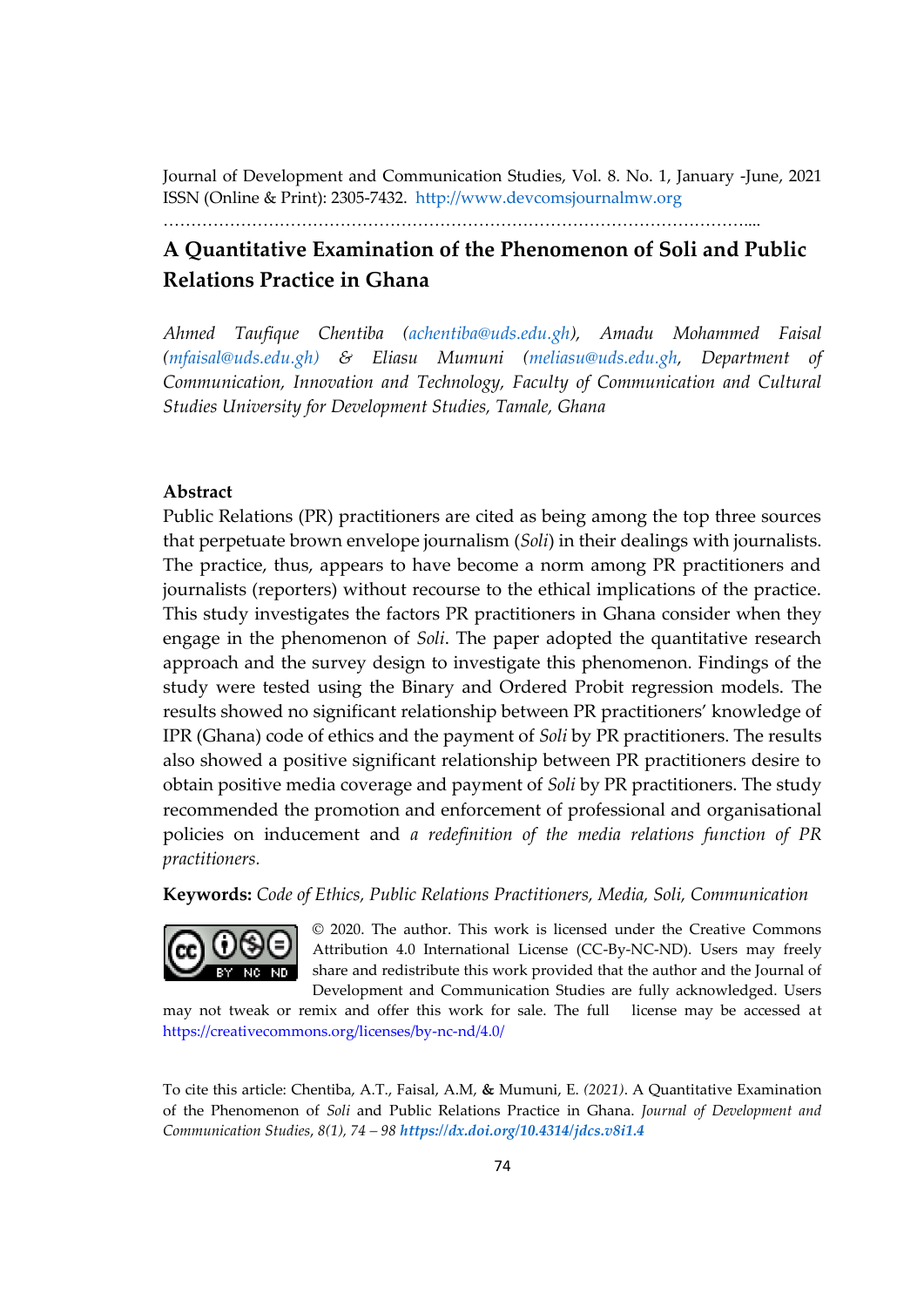#### **Introduction**

Public Relations (PR) – media relationship is a core function of public relations practice. The core of PR practice is to establish and maintain a mutually beneficial relationship between an organisation and its various publics (Wilcox et al., 2005; Cutlip, Center & Broom, 1994) of whom journalists constitute a critical segment. This function of PR requires the PR practitioner to relate well with the media to get their organisation's stories or events covered by the media. It is argued that media relations practices account for over 60 percent of all PR in an organisations' efforts to reach its publics (Zoch & Molleda, 2006).

In the performance of their PR functions, some PR practitioners' resort to paying news reporters or editors to get their stories or events covered (Tsetsura, 2015). For these reporters, there is an acceptance of money or other forms of gifts as sitting allowance for events captured to be published in their media spaces (Alhassan & Abdulai, 2019:1). Similarly, Tsetsura and Grynko (2009) note that there is a symbiotic relationship between PR practitioners and journalists: both need each other and both realise that the free flow of information is essential. There are, however, ethical concerns regarding how this relationship between the PR practitioners and journalists is established and maintained, particularly in the Ghanaian context.

In the Ghanaian media landscape, it is a common practice to see PR practitioners dolling out moneys, gifts and refreshments to journalists when they are invited to cover events, a phenomenon known in the Ghanaian media landscape as '*Soli'*. This practice is a widespread phenomenon in global media relations and is given various terminologies (euphemisms), depending on the nature and locality. It is termed as cash for news coverage (Kuckeberg & Tsetsura, 2003), media bribery (Tsetsura, 2005)*,* media non-transparency (Tsetsura & Grynko, 2009), media opacity (Tsetsura & Kuckeberg, 2009; Klyueva & Tsetsura, 2010), paid news (Tsetsura, 2015) and payola (Acheampong & Babangida, 2017).

As generally understood in Ghana, *Soli* is a term used to describe "the practice of when journalists accept money from event organisers at the end of press conferences or similar events. The money is supposedly to be used to pay for the cost of travel to the event" (Temo, 2013: 7). *Soli* is derived from the word '*Soli*darity' "denoting that the source has some sort of sympathy with the despairing situation of the journalist and therefore wants to extend a helping hand which can also strengthen the ties between the two parties" (Skjerdal, 2010). Kasoma (2009) defines brown envelope journalism (*Soli*) as the practice of granting monetary incentives to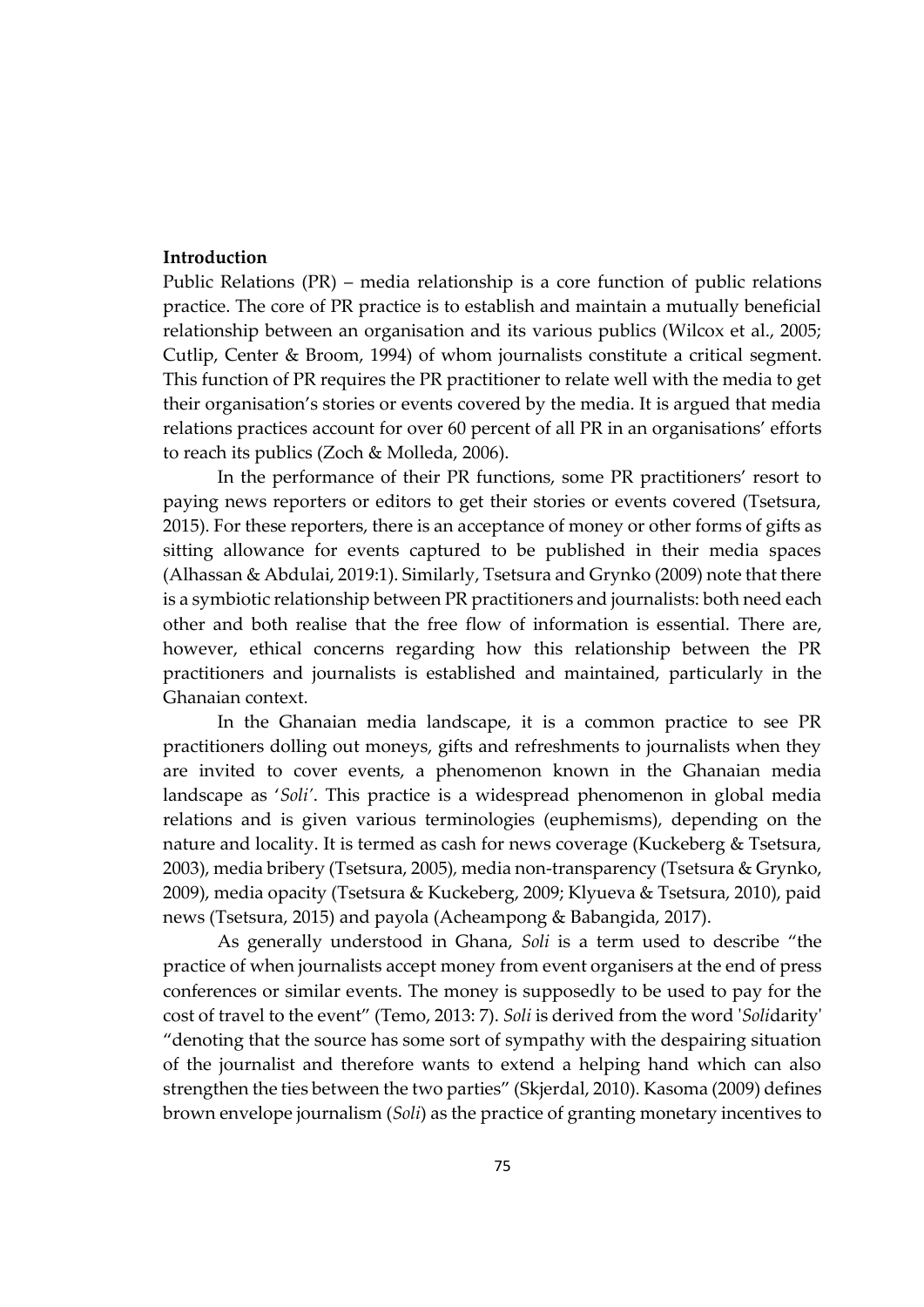journalists or media outlets to get ample coverage. These monetary incentives are normally enclosed in brown envelopes - the idea being that since the envelopes are opaque, the monetary content does not become apparent. The phenomenon – *Soli*, though unethical and unprofessional (Skjerdal, 2010) seems to have become entrenched in PR practice in Ghana to the extent that budgetary allocations are made for the payment of *soli* when there is an event. Thus, various PR practitioners "simply accept this [*Soli*] as a necessary expense" (Mathews, 2016). These practices by PR practitioners have come under serious scrutiny by well-meaning Ghanaians, academics and diplomats at large and with some calling to question the ethical implications of such behaviours/practices. Also, Ristow (2010), Kasoma (2009) and Kruckeberg & Tsetsura (2003) argues variously that the underlying motives of the phenomenon of *Soli* is to elicit favourable news coverage in the media or to avoid negative media coverage. This payment, it is argued, is normally offered in the form of cash or surplus per diem (Kruckeberg & Tsetsura, 2003). Although some studies have attempted exploring the dimensions of the values and perceptions of the ethics of practice and the phenomenon of *Soli*, it has largely focused on the qualitative aspect of the phenomenon. Hence, establishing the quantitative dimension of examining the significant relationship of media favour and coverage and the offer of *soli* which is critical is still under explored.

#### **Research problem and hypotheses**

PR practitioners are among the sources that perpetuate *Soli* in their dealings with journalists (Kasoma, 2010). The practice, thus, appears to have become a norm among PR practitioners without recourse to the ethical implications of the practice as enshrined in the IPR-Ghana code of ethics.

Kasoma (1999) previously argued that "human beings subscribe to several moral systems at any point in time and ethics begins where elements within a moral system conflict and a person (PR practitioner) is called upon to choose between various alternatives". What is not clear in the literature is whether the conduct of PR practitioners in Ghana relative to the payment of *Soli*, contravenes the professional principles and code of ethics of the Institute of Public Relations (Ghana)? What ethical considerations inform the decision of PR practitioners to pay journalists *Soli* despite the ethical provisions in their profession regarding the practice?

Previous studies that have examined the relationship between Soli and favourite news coverage tend to focus on journalists' perspectives and largely dominated by qualitative approaches. In terms of its scope, previous literature focused on examining the existence, forms, perceptions, pervasiveness, the moral aspects and the effects of the phenomenon of *Soli* (*see:* Agbemenu & Tandoh, 2015;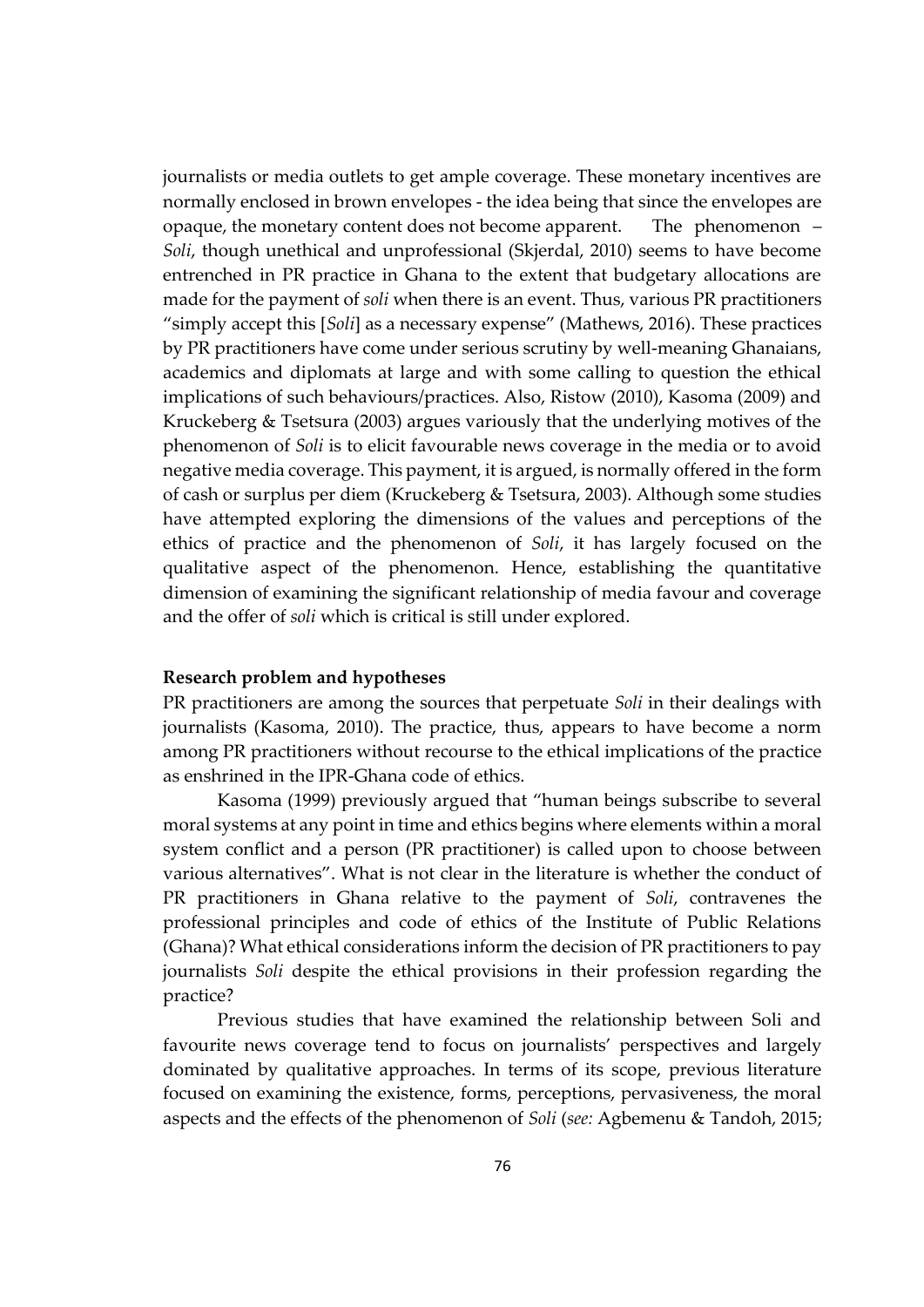Grynko, 2012; Ristow, 2010; Klyueva & Tsetsura, 2015; Tsetsura, 2015, Alhassan and Abdulai, 2019). An analysis of the literature shows very little scholarly attention has so far focused on the perspectives of PR practitioners in this widespread phenomenon. In particular, there is a dearth of literature that explores the factors which influence PR practitioners' decision to engage in the practice of paying *Soli* to journalists for the coverage of events in Ghana. This present study therefore contributes to the literature on a quantitative exploration of the factors PR practitioners in Ghana consider when they are confronted with the phenomenon of Soli. In this study, we test the following hypothesis:

**H10**: There is no significant relationship between PR practitioners' knowledge of IPR (Ghana) code of ethics which frowns on inducement of the media and payment of *Soli* by PR practitioners

**H11**: There is a significant relationship between PR practitioners' knowledge of IPR (Ghana) code of ethics which frowns on inducement of the media and payment of *Soli* by PR practitioners

**H20**: PR practitioners' desire to obtain positive media coverage has no significant relationship with payment of *Soli* by PR practitioners.

**H21**: PR practitioners' desire to obtain positive media coverage has a significant relationship with payment of *Soli* by PR practitioner

## **Theoretical framework**

## **S***oli* **in PR practice**

Kasoma (2010) studied the perspectives of PR practitioners in Zambia on "brown envelopes and freebies" and found that although they perceive the practice as wrong, unprofessional and abhorred any association of the phenomenon with their practice, they perpetuated the giving of 'brown envelopes and freebies' to journalists. The considerations for their receptiveness to brown envelopes were found to be the result of the symbiotic relationship they shared with journalists; their perception of freebies as part and parcel of their news management function; and how giving of 'brown envelopes and freebies' were instrumental in achieving their boundary spanning role.

Agbemenu and Tandoh (2015) examined journalists, event organisers and public relations practitioners' perception on 'soli' and how it affects news reportage. They found that Public Relations (PR) practitioners give soli to media men and operators because they want to avoid paying high commercial rates but at the same time be able to publicise their products and services through an array of media.

Kim and Bae (2006) investigated how source–media relationships influence perceptions toward news selection from the public relations practitioners' viewpoint in Korea. The results show that Korean public relations practitioners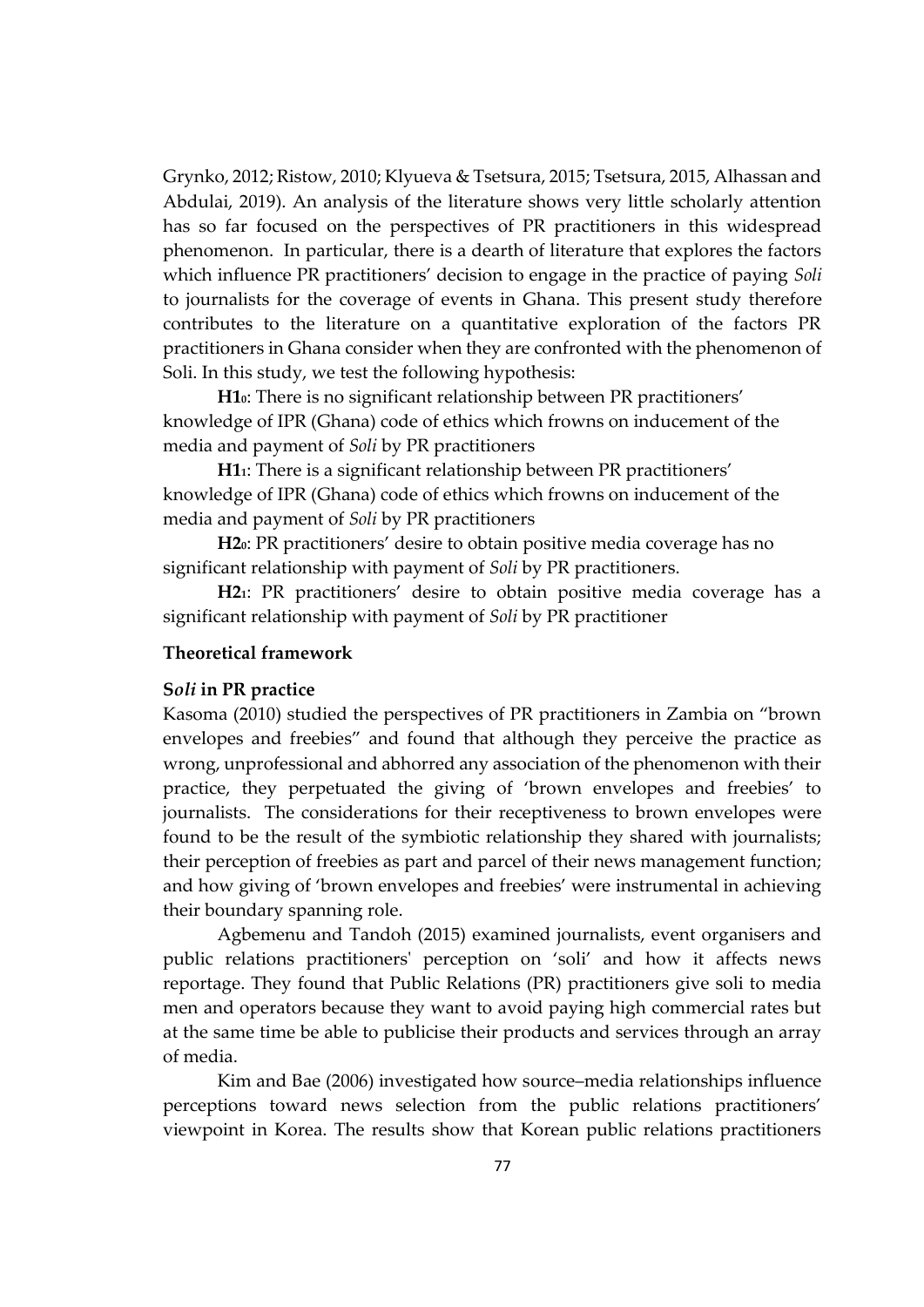who perform formal media relations believed that journalists would select news stories based on journalists' media routine principles, such as using government sources. In contrast, Korean public relations practitioners who pay *soli* believed that journalists would select news stories based on journalists' extra-media factors, such as personal relationships with public relations practitioners.

These studies above show the pervasiveness, the perceptions, the forms and the influencing factors of *Soli*. The methodology used for most of the studies was largely qualitative. However, it appears minimal quantitative studies have sought to examine the relationship between the influencing factors and the phenomenon of *Soli*. This study therefore, made use of statistical tools such as Pearson moment correlation coefficient to examine the relationship between the influencing factors and the phenomenon of cash for coverage (*Soli*) in Ghana to address this gap in literature.

#### **PR and Journalism Relationship**

Sterne (2010) observed that much has been written about the relationship between PR practitioners and the media (journalists). Based on extensive literature on PR practitioners and journalist's relationship, Kasoma (2010) notes that the relationship between PR practitioners and journalists is fluid in nature. This relationship is punctuated with cooperation sometimes, conflict at other times, and negotiation at yet others (Kasoma, 2010). Grunig and Hunt (1983) also observed an area of conflict between journalists and PR practitioners in media relations and notes: Journalists feel overwhelmed by mass of press agents and publicists – 'flacks,' as they call PR people - who dump unwanted press releases on their desk and push self-serving stories that have little news value. On the other hand, public relations practitioners feel that they are at the mercy of reporters and editors who are biased against their organisation, who would rather expose than explain, and who know little about the complexities of their organisation.

Citing PR practitioners in Zambia, Kasoma (2010, p. 458) reports of an interviewee who indicates "we have a very cordial relationship with journalists based on mutual understanding that the other [one] cannot effectively work without the other". Another practitioner thought of the relationship as "suspicious because while journalists have a duty to get information, [we] are under oath to keep secrets" (Kasoma, 2010, p. 458).

Exploring the factors that account for PR-Journalists relationship, Sterne (2010) also identified the factors to include: the desire for publicity which drives approaches to the media; the use of flattery, bribery and exaggeration; the use of stunts to attract attention; the search for free advertising; the pressure journalists experience due to poor working conditions; and the reluctant acknowledgement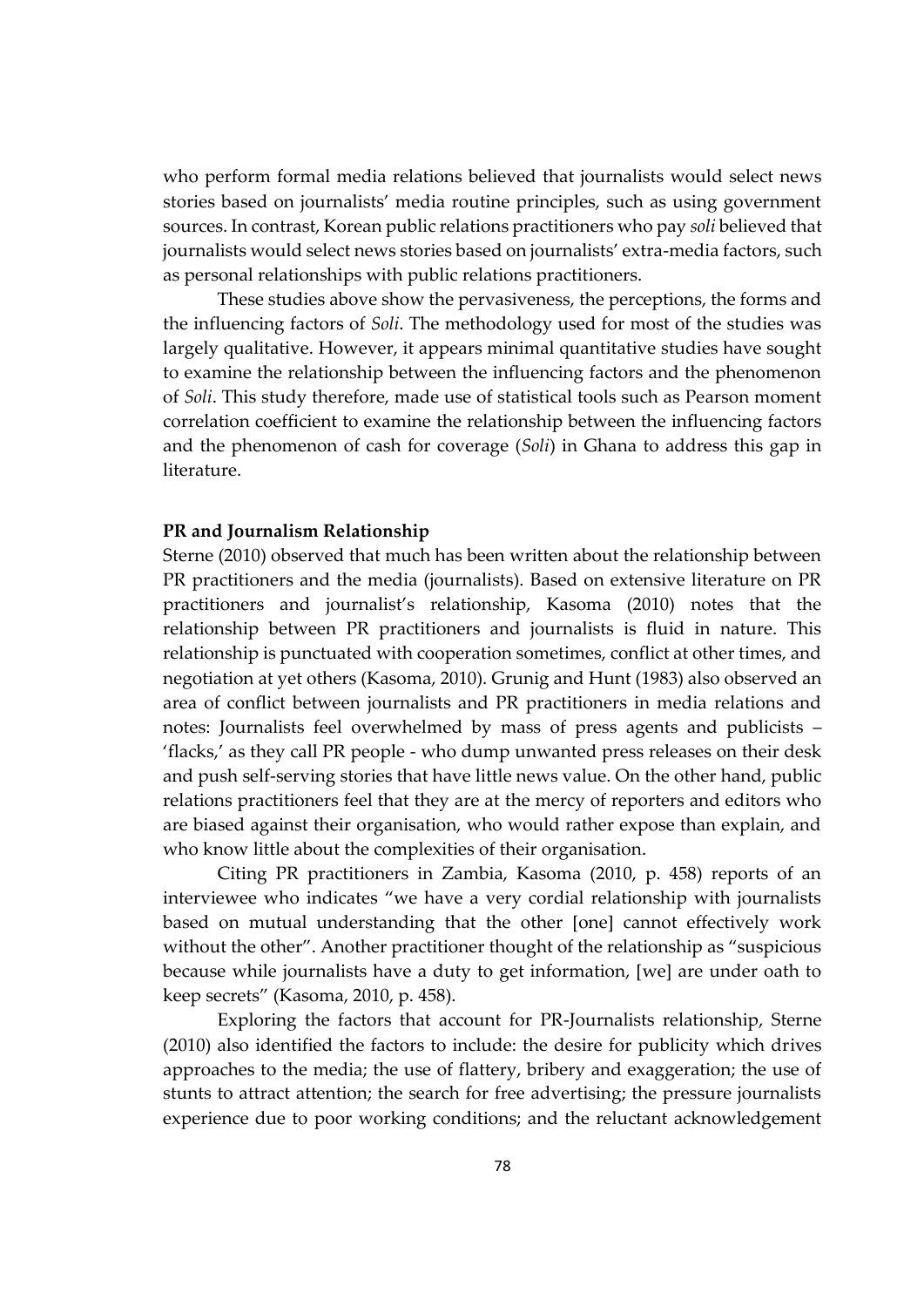that journalists often end up in the public relations profession because of the attraction of higher pay and greater job opportunities.

Collison (2003) also asserts that journalists have less help to do their jobs but have more to cover for their media houses, hence they rely on public relations professionals to provide information not only in a timely and concise manner, but as effectively as possible. Justifying the reason for journalists' reliance on PR practitioners, Lewis et al. (2008) posit that "journalists' reliance on public relations and news agency copy has been promoted by the need for a relatively stable community of journalists to meet an expansive requirement for news in order to maintain newspapers' profitability in the context of declining circulations and revenues". This suggests that PR practitioners see their role in providing journalists with information as a form of help in order to ease the burden of journalists in their news gathering process. Thus, doing so has the tendency to build a relationship of dependency among the two professions, that is, PR and journalism.

Kaur and Shaari (2006) also conducted a survey of PR practitioners and journalists on the perception they have about each other. Generally, the survey indicates some similarities and differences in the perceptions of the two professional groups with PR practitioners holding stronger perceptions than the journalists on the various aspects of their relationship. The study revealed that PR practitioners hold a strong view that it is the information they provide to the journalists that makes the latter functional while journalists think less strongly of the contribution made by the former. The PR practitioners also hold the view that there is more of a symbiotic relationship between the two groups than the journalists.

The available literature above is suggestive of an interdependent relationship between PR practitioners and journalists albeit the inherent issues of mistrust and antagonism between the two professions. There are indications also of how the cultivated relationship between the two professions can have the audience shortchanged in the news production process as PR copies are sometimes presented as newsworthy stories rather than treated as advertorials, hence, raising ethical concerns regarding the very nature of the PR-journalists relationship. There is also an indication of PR practitioners gaining positive media coverage out of the cultivated relationship with journalists, an issue that has the tendency for nontransparent media thereby undermining the gatekeeping role of journalists.

## **Ethics and Public Relations**

Public Relations have been referred to as the "social conscience" of the organisations they represent, even though the degree to which public relations professionals have been able to impact the ethics programmes of their organisations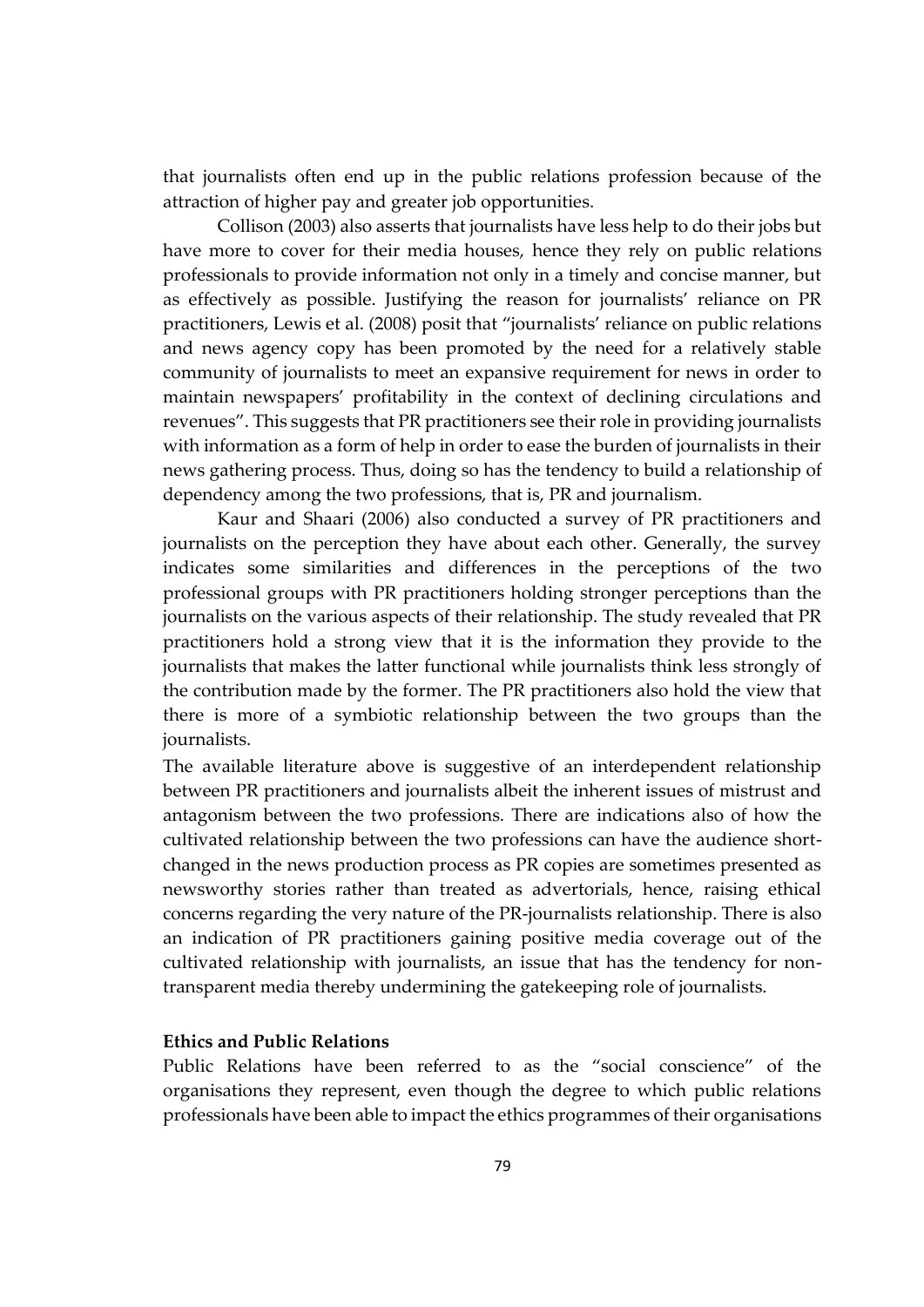remains debatable (Danner, 2006). Skinner, Mersham & Valin (2003) however, highlights the significance of ethical decision making of PR practitioners through the balance between personal and professional values, the values of the client organisation, and the values of the publics with which the organisation has relations with in the two-way symmetrical model of public relations practice.

Many critics argue that there can be no ethical public relations because the practice itself is similar to manipulation and propaganda. Many journalists, policy makers, and laymen believe that the term 'public relations ethics' is an oxymoron, either an unreal possibility or smoke and mirrors to hide deception (Bowen, 2007). This worldview held by critics is informed by the historical antecedence of hyperbole, sensationalism, and untruths in the practice of public relations during the press-agentry phase (public be damned era) of public relations (Bowen, 2007). Bowen (2007) posits that Ivy Lee's Declaration of Principles ushered in an era of Ethical Public relations and moved the practice into an era of the "public be informed" with emphasis on telling the truth and providing accurate information. This development in the evolution of PR, thus, informed modern ethical consideration in the practice of public relations and the numerous ethical codes that guide the practice of PR.

According to Parson (2008, p. 150), public relations ethics focuses on the ethical implications of the strategies and tactics that are applied to solve the public relations and communications problems of organisations. It focuses on the ethical issues that emanate directly and sometimes indirectly from the strategic decisions that are made to meet public relations objectives. Skinner, Mersham, and Valin (2004) observed that PR practitioners today are faced with the challenge of upholding ethical tenets in their practice due to the impact it has on the management of strategic relationships within the complex dynamics and interrelationships of a global context. That is, public relations professionals are often torn between making decisions that satisfy (1) the public interest, (2) the employer, (3) the professional organisation's code of ethics and (4) their personal values. Bowen (2007) also notes that Public Relations is a field fraught with ethical dilemmas. According to Lee (2012) much of the discussion about ethics in public relations is philosophical and prescriptive; outlining what public relations professionals ought to do to fulfill moral obligations to various stakeholders, and how to avoid ethical lapses. However, Tsetsura and Krukeberg (2011) note that, although codes of ethics exist worldwide, there are numerous problems with their reinforcement. Tsetsura and Grynko (2009) found that accepted codes of ethics are not enforceable and thus are not practiced by public relations practitioners

On the empirical front, Lieber (2005) did a cross-cultural analysis of public relations ethics to ascertain the ethical-decision making patterns of public relations practitioners using qualitative interviews, Defining Issues Test (DIT) and a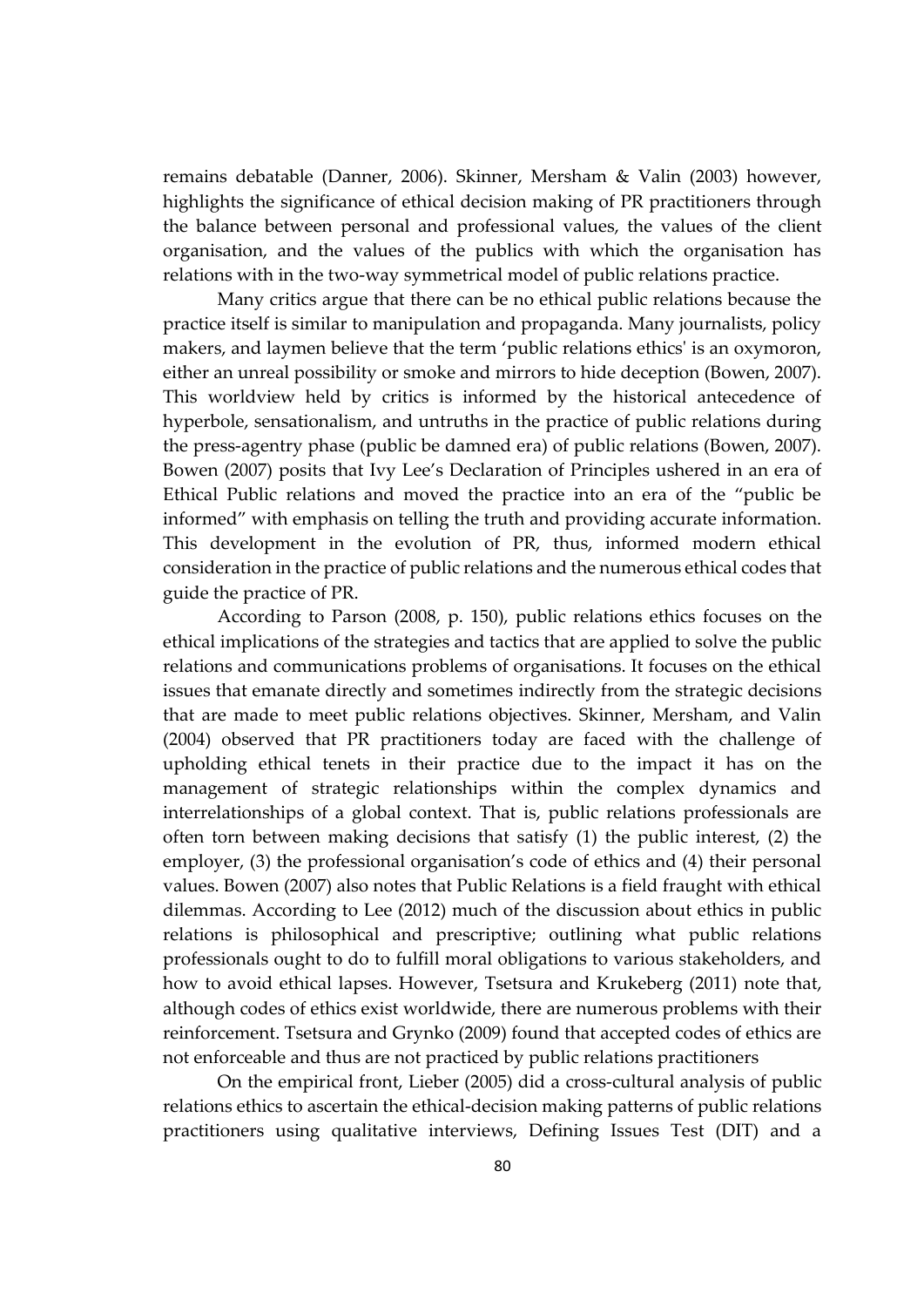quantitative version of the five-factor (TARES) test. The results indicate no statistically significant difference in levels of moral development and ethical consideration between sampled practitioners in Australia, New Zealand, and the United States.

From the foregoing therefore, it can be argued that ethics is an integral part of Public Relations practice and PR practitioners are expected to uphold the highest ethical standards in the discharge of their duties and by extension, members of IPR (Ghana) are expected to do same. Contrary to this expectation however, PR practitioners are criticised for not maintaining the ethical standards required. This study is thus motivated by these criticisms, among others, to assess the extent to which PR practitioners in Ghana live by their ethics especially in their daily interaction with practicing journalists.

## *Soli* **and PR Code of Ethics**

The Public Relations Society of America (PRSA) has Advocacy, Honesty, Expertise, Independence, Loyalty, and Fairness as its core values that set the foundation for the Member Code of Ethics and set the industry standard for the professional practice of public relations. These values are the fundamental beliefs that guide the behaviours and decision-making process of members. As part of the Code of Ethics of PRSA, a provision on the free flow of information reads, "core principle protecting and advancing the free flow of accurate and truthful information is essential to serving the public interest and contributing to informed decision making in a democratic society." The provision seeks to maintain the integrity of relationships with the media, government officials, and the public and to aid informed decision-making.

The Institute of Public Relations, Ghana (IPR-Ghana) has as part of its Ethical Codes specifically code 13 that frowns on inducement and influence of the media and other publics respectively. Code 13 reads *"using any "manipulative" methods or techniques designed to create subconscious motivations which the individual cannot control of his own free will and so cannot be held accountable for the action taken on them…"* 

All members of IPR (Ghana) are expected to abide by the ethical provisions enshrined in the IPR-Ghana code of ethics. Specifically, on the issue of inducement and influence, as indicated in the IPRA code above, code 13 frowns on members of IPR (Ghana) inducing or influencing public representatives, the media, or other stakeholders. This implies that in the case of the media as is the focus of this study, members of IPR (Ghana) are enjoined by these provision (code 13) not to do anything that would induce, influence and compromise the integrity and independence of the media. It is the interest of this study to examine the compliance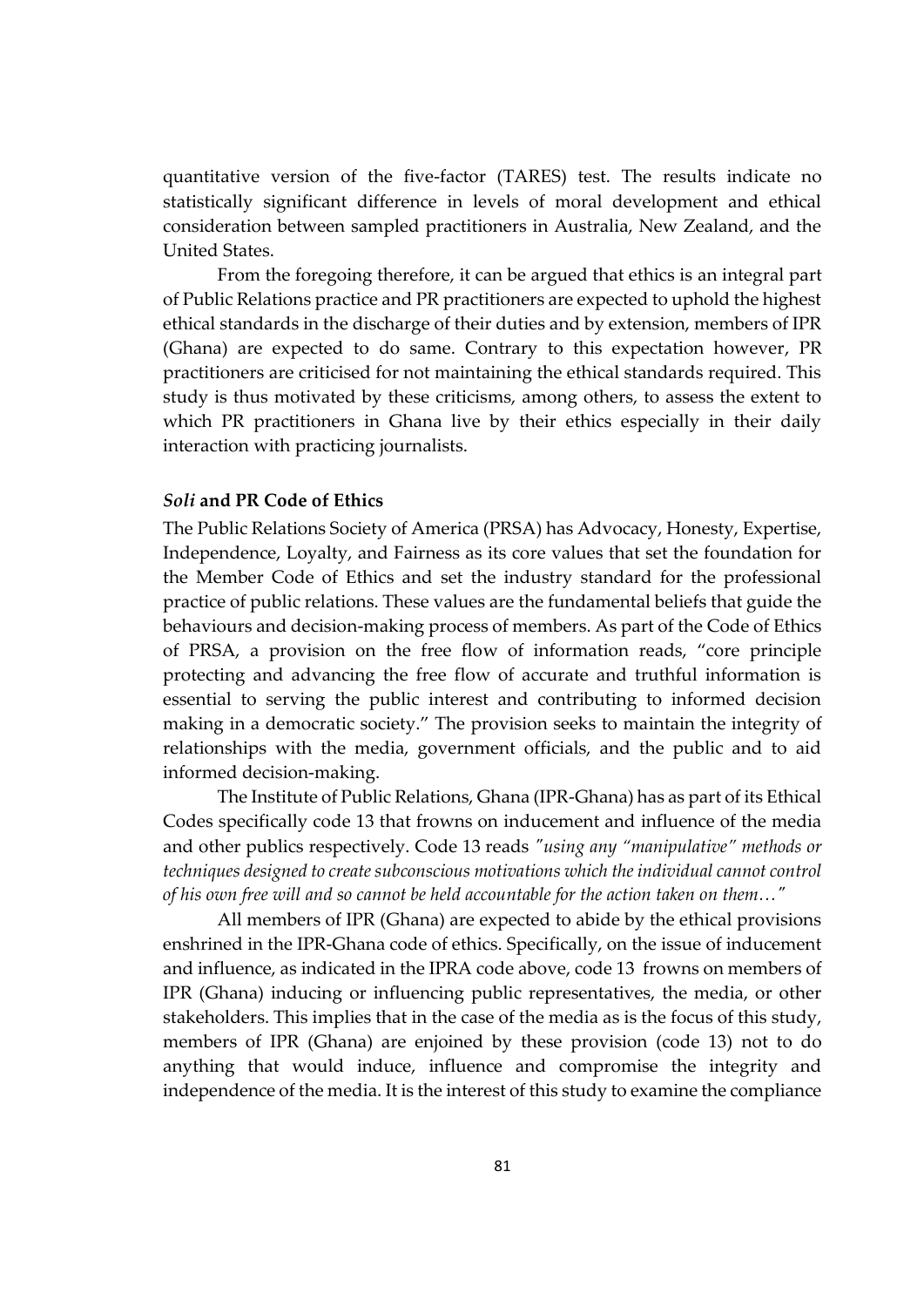or otherwise of PR practitioners in Ghana to this provision as stipulated in the IPR (Ghana) code of ethics when dealing with the media.

## **Relationship between Positive Media Coverage and** *Soli*

Pang (2010) posits that gaining positive coverage in and through the media remains "central" to the work of PR practitioners. Kasoma (2010) also notes that there are extant literature showing that public relations practitioners see themselves and their new role in society as a management role. This new role is defined by Larsson (2009) as "strategies for controlling the news agenda by producing and serving the media with material that promotes the instrumental purposes of the sender's interests". Kasoma (2010) thus suggests that it is possible that public relations practitioners perceive 'brown envelopes and freebies' as a means of arriving at their perceived role in society.

Seitel (2004) asserts that getting positive media coverage remains central for public relations practitioners even though public relations have grown much beyond the mere press agentry or securing of publicity. This is arguably the result of the desire of public relations practitioners to get the views of the organisations they represent out to the public who are heterogeneous in nature and the news media serve as the appropriate vehicle through which the publics can be reached with those views. In order to achieve this goal, PR practitioners build relationships with the media through a variety of ways some of which are deemed as unethical. *The Jakarta Post* of March 21, 2005 for instance asserts that "envelope journalism" – the practices of giving bribes including money to win favourable media coverage – has been embraced by many public relations practitioners (Sinaga & Wu, 2007).

A study by Jo and Kim (2004) also found that PR practitioners believe that the media have power to control the public agenda, as well as their own; hence in order to set a positive agenda for the organisation they represent, PR practitioners pay 'Hong bao' (an envelope full of money) to journalists. Corroborating this, Tsetsura (2015) found that PR practitioners desire to control what is published about them in China; resort to payment of gifts to the media. Mathews (2016) also observed that companies are rarely explicit that they want good coverage in return for the money paid to journalists but an understanding nonetheless exists. Mathews further asserts that if journalists did not receive 'hong baos' they would write negatively about the organisation or event or not give much coverage. Impliedly, the desire to obtain positive media coverage and payment of *Soli* are inextricably linked. It is the interest of this study to ascertain how the desire to obtain positive media coverage influences the payment of *Soli* to journalists by PR practitioners in Ghana.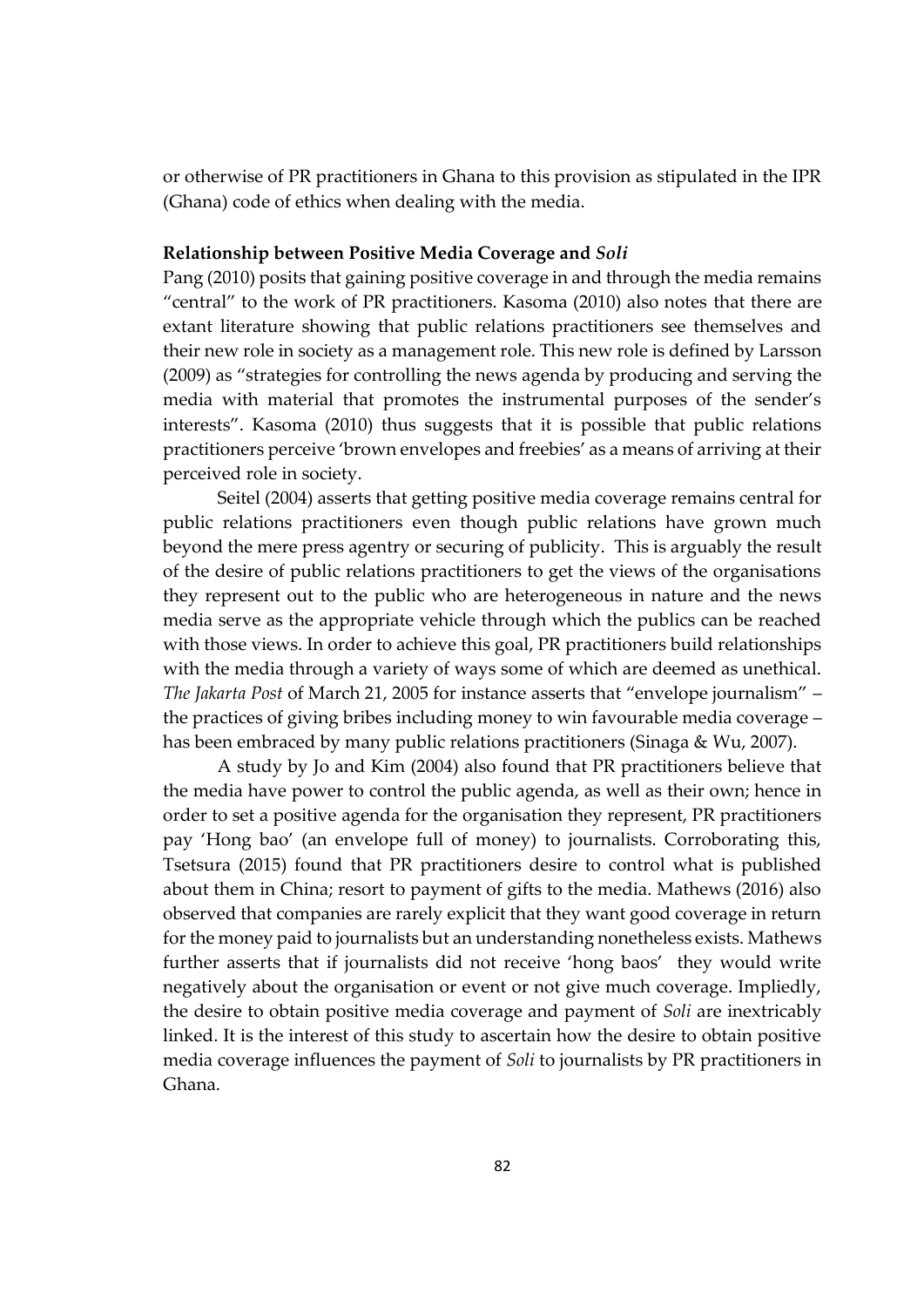Meanwhile it is worthy of note that the media also take advantage of the situation to trade their objectivity and independence by granting the desires of the PR practitioners in exchange for gifts and other monetary returns. That is, the phenomenon of *Soli* seems to be the appropriate avenue through which PR practitioners and the journalists reach a compromise in order to obtain positive media coverage. For instance, Dirbaba (2010) asserts that there are reports of investigative journalists in Ethiopia who use their position to heckle and blackmail individuals to pay *soli*. He notes further that other journalists promise positive media coverage in exchange for *soli*. Citing an account of a journalist in *The Ethiopian Herald*, Dirbaba notes:

When I go for news gathering, I discuss with him [the news source] whether the news event should be covered in a news flash or be given more space. If he needs more space, I will arrange an appointment for further interview. I then send him some three or four copies of the newspaper. I post the person's photo on the front page, and write the article very emphatically. I may not openly ask him to give me the money. But – I agitate him by calling him several times and discuss in a manner that makes him understand the intention. […] You can agitate him to give you the money, you blow up the article using lots of adjectives, enumerate all the positive sides undermining all the weak and negative sides, even when the institution is practically very weak. You pump it up to make the weak organisation very strong. Then, the person himself expresses his appreciation to you via telephone. And he invites you to his office. You get the money placed in a white envelope from the secretary with great gratitude. (Former editor with *The Ethiopian Herald*, personal communication, 17 July 2010).

Making a case for a positive relationship between *soli* and the desire to obtain positive media coverage, Ristow (2010, p. 14) indicates:

If low pay is one explanation for incidents of cash for news coverage, perhaps the most obvious explanation is also very simple: Governments, corporations, and private individuals often want to control what is said about them…the easiest way to do that is, effectively, to "own" the journalists.

According to Ristow, this means that corporations have a strong vested interest not only in getting their news into the media, but getting the spin they want on it hence it is the most common form of cash for news coverage in some countries. The findings give indications that the primary goal of PR practitioners in the performance of the media relations function is to put the views of the organisation they (PR practitioners) represent across to the publics. The studies have also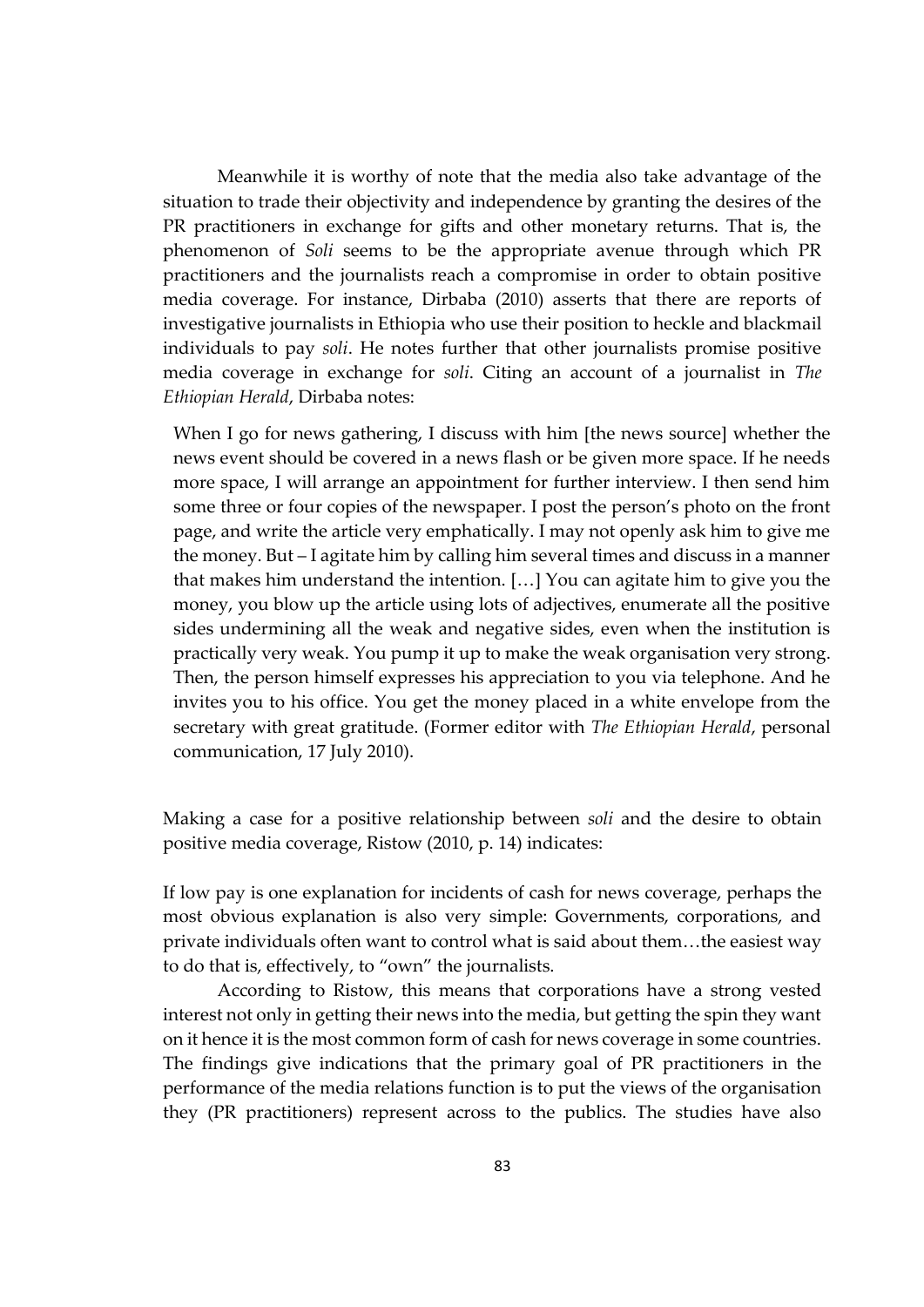established that in order to achieve the goal of obtaining favourable media coverage, PR practitioners build a variety of relationships with the media. Inherent in this relationship with the media as indicated by the studies above, is the payment of *Soli* by PR practitioners. It is the desire of this study to ascertain whether or not the desire of PR practitioners to obtain positive media coverage is intrinsically linked with the payment of *Soli* to the media and its assigns (journalists).

#### **Methodological Framework**

This study adopted the quantitative research approach to examine the factors PR Practitioners considers when they encounter the phenomenon of *soli*. The authors are interested in measuring the relationships that exists among variables that are deemed significant or not in the payment of *Soli*. The authors gathered the quantitative data through a survey of Ghanaian PR practitioners who are members of the Institute of Public Relations, Ghana and are in good standing. These PR practitioners were sampled using convenient sampling technique and the questionnaires, designed using Google forms, were administered to them.

A total of 123 members of IPR-Ghana who were in good standing as of the time of taking the data were targeted for this study. Subsequently, the questionnaires that were completed and returned were 89; hence the response rate was 72.4%. After data cleansing, the usable feedback from the survey for the data analysis was 87. The questionnaire was designed using Google-forms application and sent to accredited members on behalf of the researchers by IPR (Ghana). This was done to ensure easy access to the respondents since they are widespread, thus, making it difficult for the researchers to reach all of them with a printed questionnaire. A 5-point Likert scale designed by Tsetsura (2015) was adapted for this study.

For data analysis, STATA was used to quantitatively analyse all coded responses from the respondents. The data was sorted out into frequencies, percentages and cross tabulations. The Binary Probit Regression model was used to address the first hypothesis while an Ordered Probit Regression model was used to address the second hypothesis. The analysis was represented and expressed into tables and charts as the findings of the study.

#### **Findings and Discussions**

#### **Demographics of Respondents**

The Socio-demographic characteristics of respondent selected for this paper were age, sex, years of experiences, sector employment and memberships of respondents.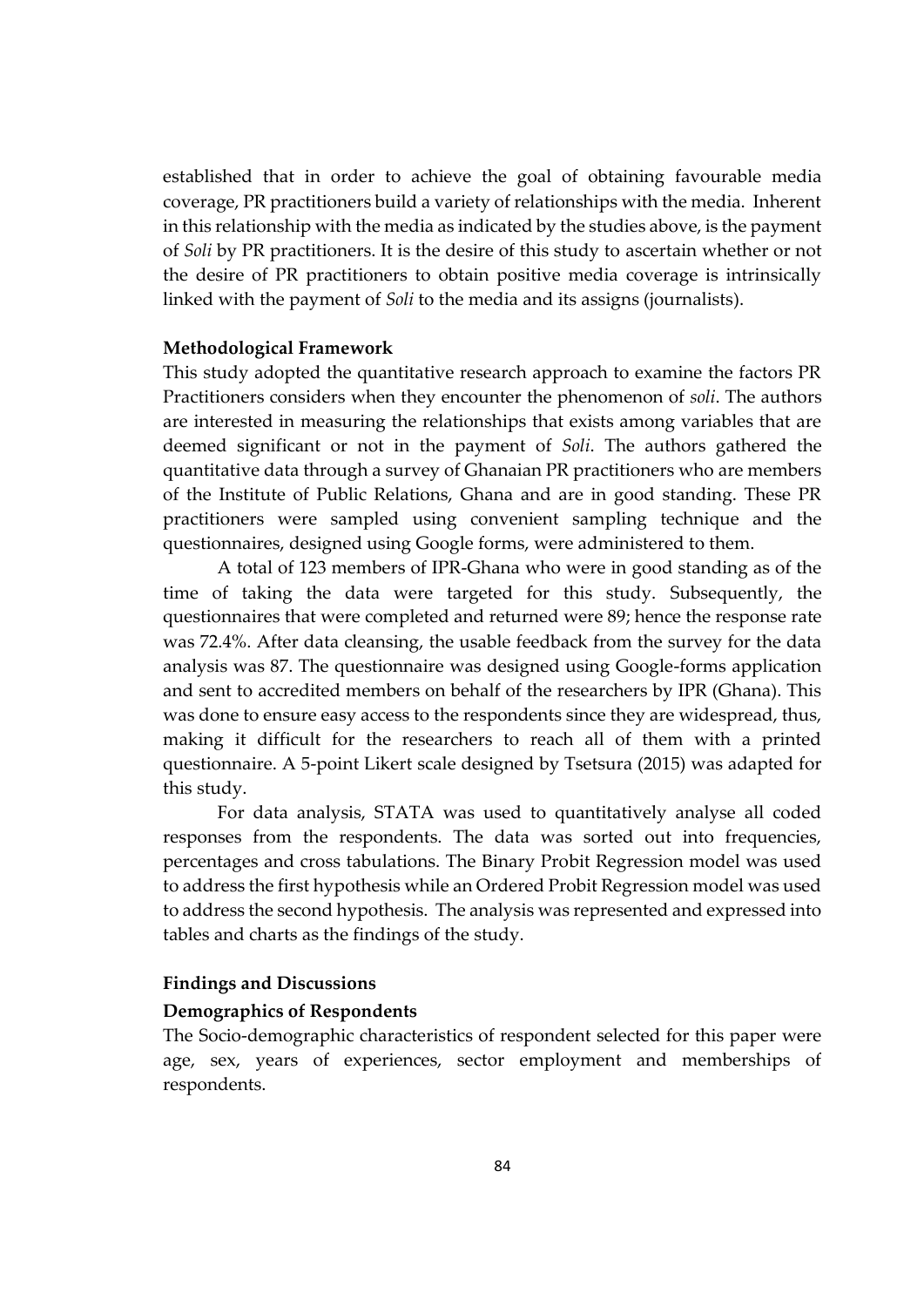## *Age and Sex distribution of respondents*

The sex distribution showed a greater number of the respondents were males (69%) and a few were female (31%). The ages of respondents in this study revealed that most of the respondents were between the ages of 30 and 39. From the data gathered, 8% were less than 30 years of age, 63.2% were between the ages of 30-39, another 8% were between the ages of 40-49, and 20.7% were 50 years and above.

## *Years of experience and Sector of Employment*

Majority of the PR practitioners had more than 10 years of experience. The study found that 32.2% of PR practitioners had less than 5 years of work experience; another 32.2 % of PR practitioners had between 5-10 years' work experience in, and 35.6% PR Practitioners had more than 10 years' work experience. This implies that majority of PR practitioners are old in the industry and very experienced. The study revealed that 77% of the PR practitioners work in the Public sector and only 23.0% work in the private sector. This suggests that majority of PR practitioners in Ghana worked in the public sector while a minority of them work in the private sector.

## *Membership of a professional body*

All the PR practitioners (100%) were members of IPR (Ghana). Being a member of a professional association suggests that the individual is expected to have knowledge of, subscribe to, and at the same time uphold the highest ethical standards of that professional body.

## **The Phenomenon of** *Soli*

## *Level of awareness of the Phenomenon of 'Soli' in Ghana and Related Matters*

Respondents were asked whether they were aware of a phenomenon in Ghana called *'Soli'.* Table 1 shows the responses of the journalists and PR practitioners to the question.

|       | Awareness of PR practitioners |           |
|-------|-------------------------------|-----------|
| Soli  | Freq                          | Percent % |
| Yes   | 80                            | 92%       |
| No    |                               | 8%        |
| Total | 87                            | 100%      |

|  |  | Table 1: Awareness of Soli |  |  |
|--|--|----------------------------|--|--|
|--|--|----------------------------|--|--|

#### **Source: Field Survey, 2017**

From Table 1 above, majority of the respondents indicated that they are aware of the phenomenon called *Soli.* The study revealed that 92% of the respondents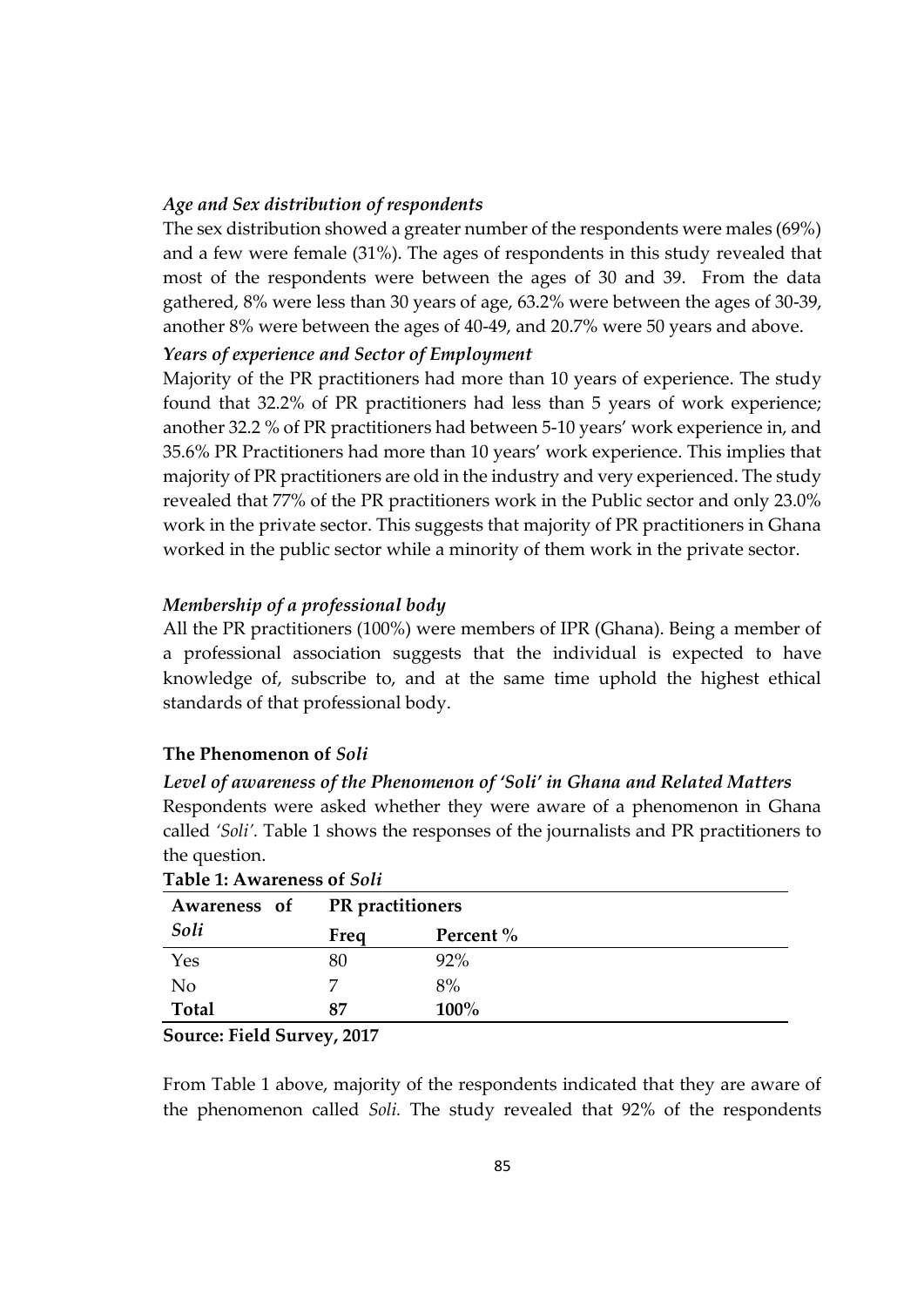indicated that, they are aware of the phenomenon of *Soli* while 8% indicated that they were unaware of the phenomenon of *Soli*. This implies that PR practitioners are not oblivious of the fact that the phenomenon of *Soli* exists in when dealing with the media and thus an affirmation of the a priori assumptions of public perception.

## *Payment of Soli as an acceptable behaviour*

Additionally, PR practitioners were asked to indicate whether they think it was ethically acceptable to give *Soli* to journalists or not. Table 2 shows the Perception of PR Practitioners regarding the payment of *Soli* to Journalists.

| <b>Item</b>  | Frequency | Percentage% |
|--------------|-----------|-------------|
| Yes          |           | 8.0         |
| No           | 80        | 92.0        |
| <b>Total</b> | 87        | 100         |

**Table 2: Payment of** *Soli* **as an Acceptable behaviour**

### **Source: Field Survey, 2017**

As observed in Table 2 above, 92% of respondents thought that it is not ethically acceptable to give *Soli* to journalists when they are invited to cover an event while 8% (N=7) thought otherwise. This implies that majority of PR Practitioners do not think it is ethically acceptable to give *Soli* to journalist when they are invited to cover an event or a programme of the organisation the PR practitioner represents.

## *PR Practitioners' knowledge of IPR (Ghana) code of conduct on bribery and inducement of Journalists*

PR practitioners were required to indicate whether they had knowledge of a specific code of conduct of IPR Ghana which frowns on inducement of journalists. Figure 1 shows a percentage response rate of agreement or otherwise of PR Practitioners' knowledge of IPR (Ghana) code on bribery and inducement of journalists.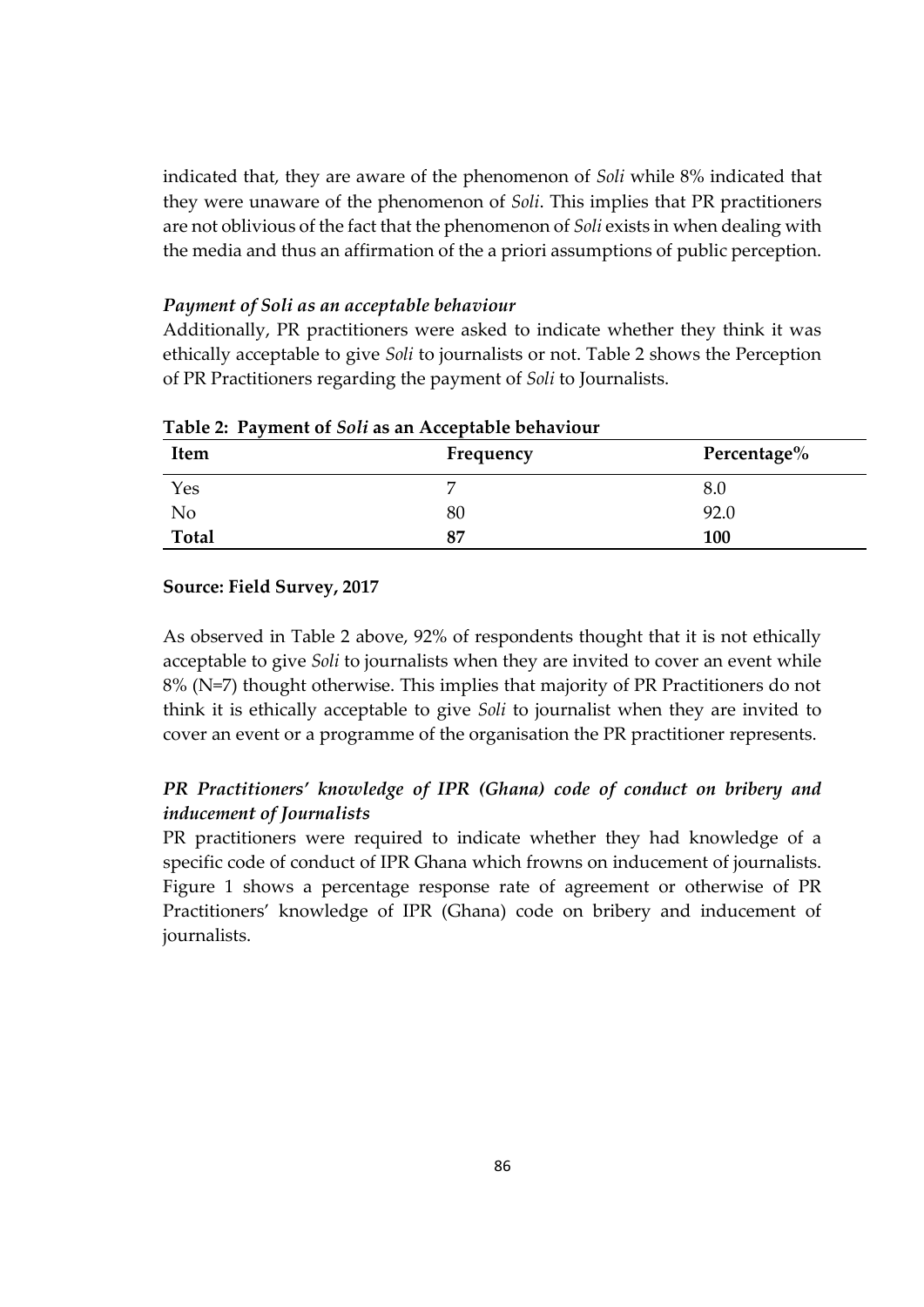

Figure 1: PR Practitioners' Knowledge of IPR (Ghana) code on bribery or inducement of journalists **Source:** Field Survey, 2017

As observed from Figure 1 above, majority of the respondents disagreed with the fact that they had knowledge of IPR (Ghana) code of ethics. Cumulatively, 54% of PR practitioners disagreed that they had knowledge of IPR (Ghana) code of ethics which frowns on inducement of the media, 7% were indifferent whiles 39% agreed that they have knowledge of IPR (Ghana) code of ethics which frowns on inducement of the media. However, the observed responses show that 31% of PR practitioners strongly disagreed, 23% disagreed, 7% somewhat agreed/somewhat disagreed, whiles 39% agreed. There were no responses for strongly agree. This suggests that majority of PR practitioners who participated in this study did not have knowledge of the IPR (Ghana) code of ethics which frowns on inducement of the media.

## **Payment of** *Soli* **by PR Practitioners**

Another key variable in this study is the payment of *Soli* to journalist by PR practitioners. Respondents were asked to indicate whether they give *Soli* to journalists or not when journalists are invited to an event or programme in their organisation. Figure 2 shows the responses of PR practitioners to the question of whether they give *Soli* to journalists when they invite journalists to events or programmes.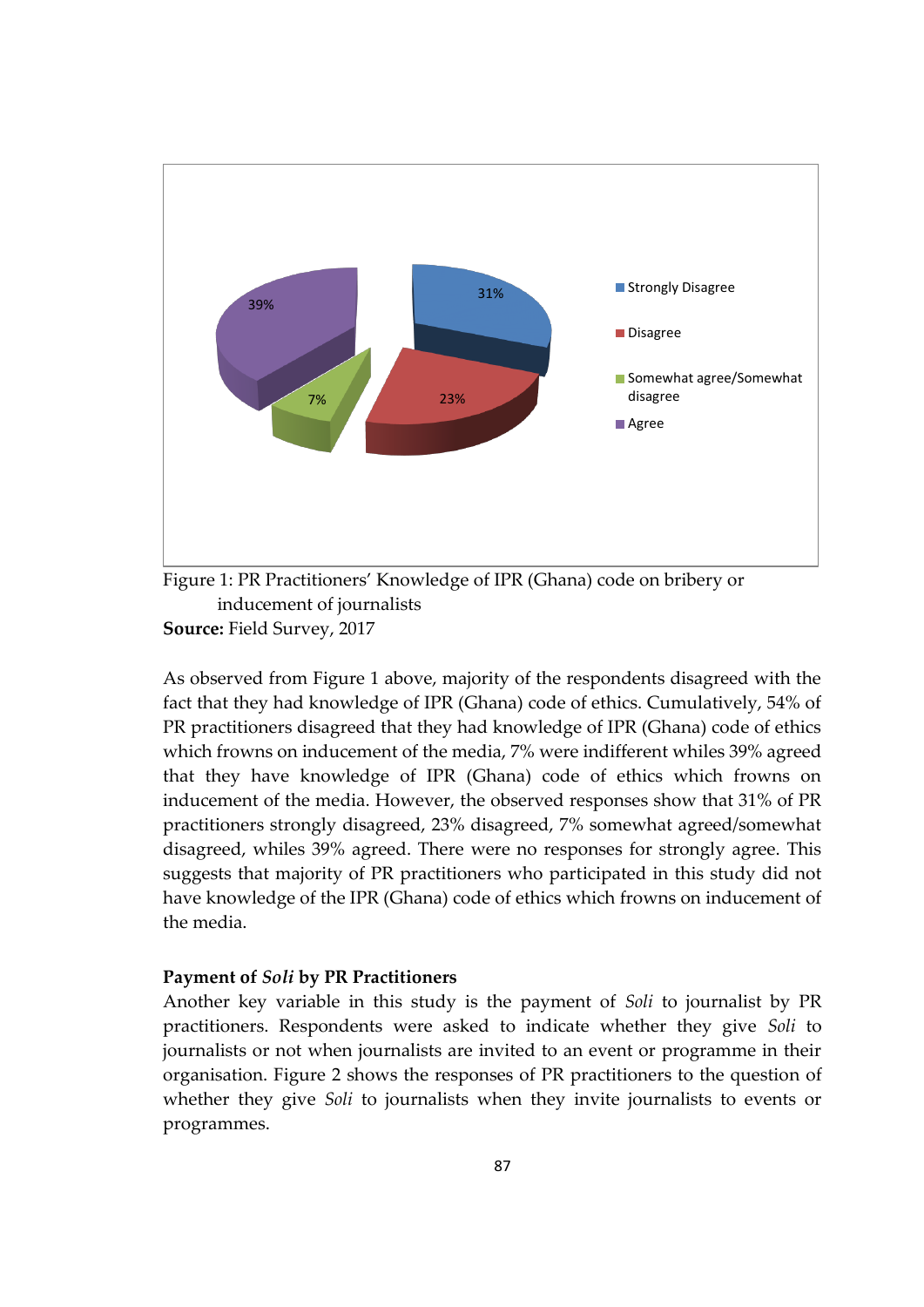

Figure 2: Payment of *Soli* by PR Practitioners **Source:** Field Survey, 2017

As observed in Figure 2, 34 respondents representing 39% agreed that they pay *Soli* to journalists when they invite them (journalists) to events or programmes, an affirmation of the findings of Alhassan and Abdulai (2019) on whether or not practitioners accept the token on invitation to functions for coverage. Only 6 respondents representing 7% of respondents were indifferent (somewhat agreed/somewhat disagreed), 20 respondents representing 23% of respondents disagreed while 27 respondents representing 31% of respondents strongly disagreed. There were, however, no responses for strongly agreed. This implies that, cumulatively, majority of the respondents (N=47; 54%) disagreed with paying *Soli* to journalist when they invite them (journalists) to events or programmes.

## *Factors PR Practitioners consider in the payment of Soli to Journalists*

To ascertain the considerations PR practitioners, have for engaging in the phenomenon of *Soli*, the respondents were asked to respond to some items on the five-point Likert scale. These factors were gleaned from qualitative studies that had established the considerations PR practitioners have for engaging the phenomenon of *Soli*. These factors were quantitatively analysed to ascertain the most consideration PR practitioners have for paying *Soli* to journalists. Table 3 below shows the mean values of each response obtained from practitioners.

## **Table 3: Factors PR Practitioners Consider when paying** *Soli* **to Journalists**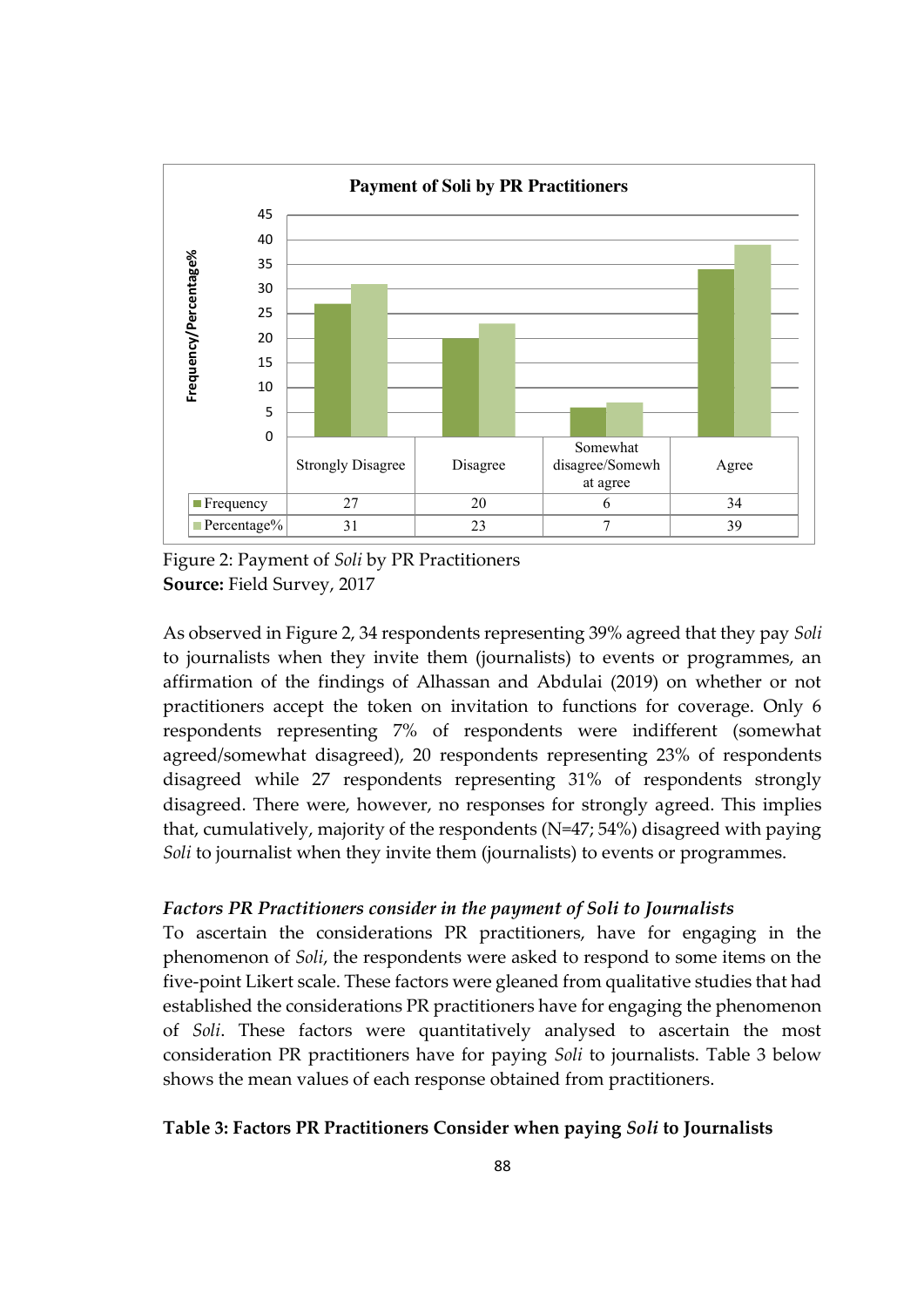| <b>Statements</b>                         | $\mathbf R$    | Mea  | Std.      |
|-------------------------------------------|----------------|------|-----------|
|                                           | an             | n    | Deviation |
|                                           | k              |      |           |
| Demand for Soli by journalists            | $\mathbf{1}$   | 3.75 | .98790    |
|                                           |                | 86   |           |
| Poor pay of journalists                   | $\overline{2}$ | 3.39 | 1.39231   |
|                                           |                | 08   |           |
| Budgetary allocations for Soli            | 3              | 3.27 | 1.21703   |
|                                           |                | 59   |           |
| Motivation for the media to honour an     | 4              | 3.14 | 1.11573   |
| invitation                                |                | 94   |           |
| Positive media Coverage                   | 5              | 3.00 | 1.37249   |
|                                           |                | 00   |           |
| Relationship management                   | 6              | 2.88 | 1.24289   |
|                                           |                | 51   |           |
| As a token of appreciation to journalists | 7              | 2.87 | .94996    |
|                                           |                | 36   |           |
| Professional norm                         | 8              | 2.86 | 1.24052   |
|                                           |                | 21   |           |
| Compelled by Superiors                    | 9              | 2.60 | 1.01565   |
|                                           |                | 92   |           |
| Interdependent Relationship               | 10             | 2.51 | 1.28373   |
|                                           |                | 72   |           |
| Boundary spanning role                    | 11             | 2.39 | 1.01565   |
|                                           |                | 08   |           |
| News management function                  | 12             | 2.31 | 1.00360   |
|                                           |                | 03   |           |
| Killing a negative story                  | 13             | 2.25 | 1.26875   |
|                                           |                | 29   |           |
| Organisational policy                     | 14             | 1.91 | .61414    |
|                                           |                | 95   |           |

## **Source: Field Survey, 2017**

Table 3, of all the considerations that PR practitioners have for paying *Soli* to journalists, the demand by journalists to be paid *Soli* when they cover an event is the motivating factor with the highest consideration by PR practitioners (M=3.758) while the least consideration was the policy of the organisation to pay *Soli* whenever they invited the media to their event or programme (M=1.9195). In order of priority, considerations include: demand by journalists (M=3.578), poor pay of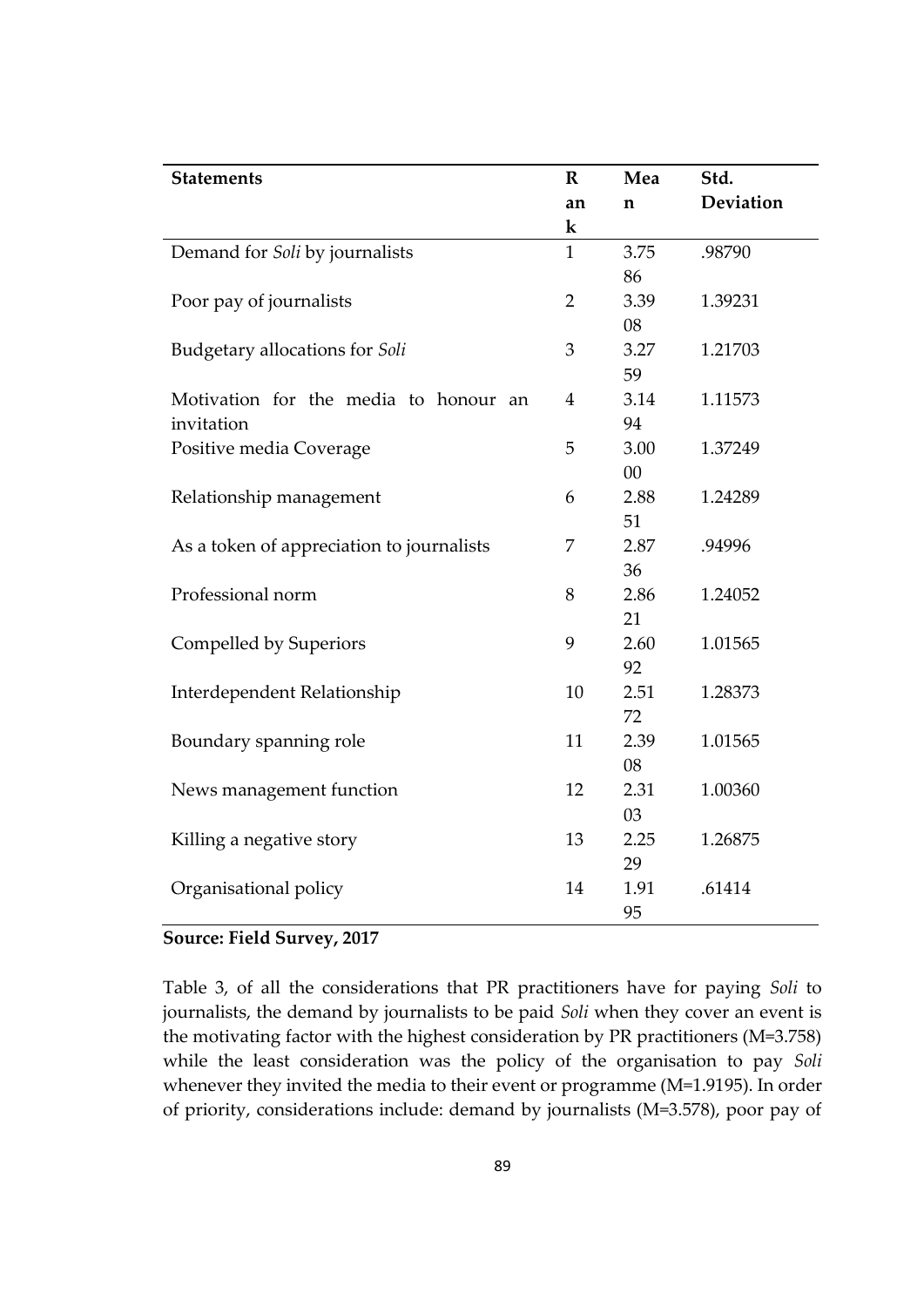journalists (3.39), because it is budgeted for (M=3.27), to get continuous coverage of events (M=3.14), to obtain positive media coverage (M=3.0), to maintain good relationship with the media (2.88), as a token of appreciation for the journalists attending the event (2.87), because it's a norm (2.86), compulsion from superiors (2.6) the interdependent relationship they share with journalists (2.5), as a boundary spanning role (2.39), as part of PR practitioners news management function (2.31), to kill a negative story (2.25), and because it is the policy of the organisation the PR practitioner works (1.91). The implication is that the value of 3.75 obtained by the first item (I give *Soli* because journalists often demand *Soli* from me) is closer to 4 which represents agree on the 5-point Likert scale. It also means the only item that all the respondents agreed to as the consideration for paying *Soli* is journalists who come to cover their events often demand *Soli'*. The remaining 9 items had mean values of approximately 3 which represents a point of neutrality (somewhat agree/somewhat disagree) on the 5-point Likert scale; hence, all the respondents were indifferent with regard to those items. The remaining 4 items had mean values of approximately 2 which represents 'disagree' on the 5 point scale, hence, all the respondents 'disagree' with those four items to be a consideration for paying *Soli*.

The findings above, therefore, is at variance with the general notion of 'positive media coverage' being the most consideration PR practitioners have for paying *Soli* to journalists (e.g. Sinaga & Wu, 2007; Pang, 2010; Mathews, 2016). The findings therefore suggest that the phenomenon of *Soli* is perpetuated by journalists because they are the ones who request for it from their news sources (PR practitioners) as indicated above.

#### **Payment of** *Soli* **and Positive media Coverage**

PR practitioners were also required to indicate if the payment of *Soli* was the result of their desire to obtain positive media coverage for the organisation of client they represent. The results in Figure 4 shows the level of agreement among practitioners regarding the desire to obtain media coverage being an influencing factor in their decision to pay *Soli* to journalists.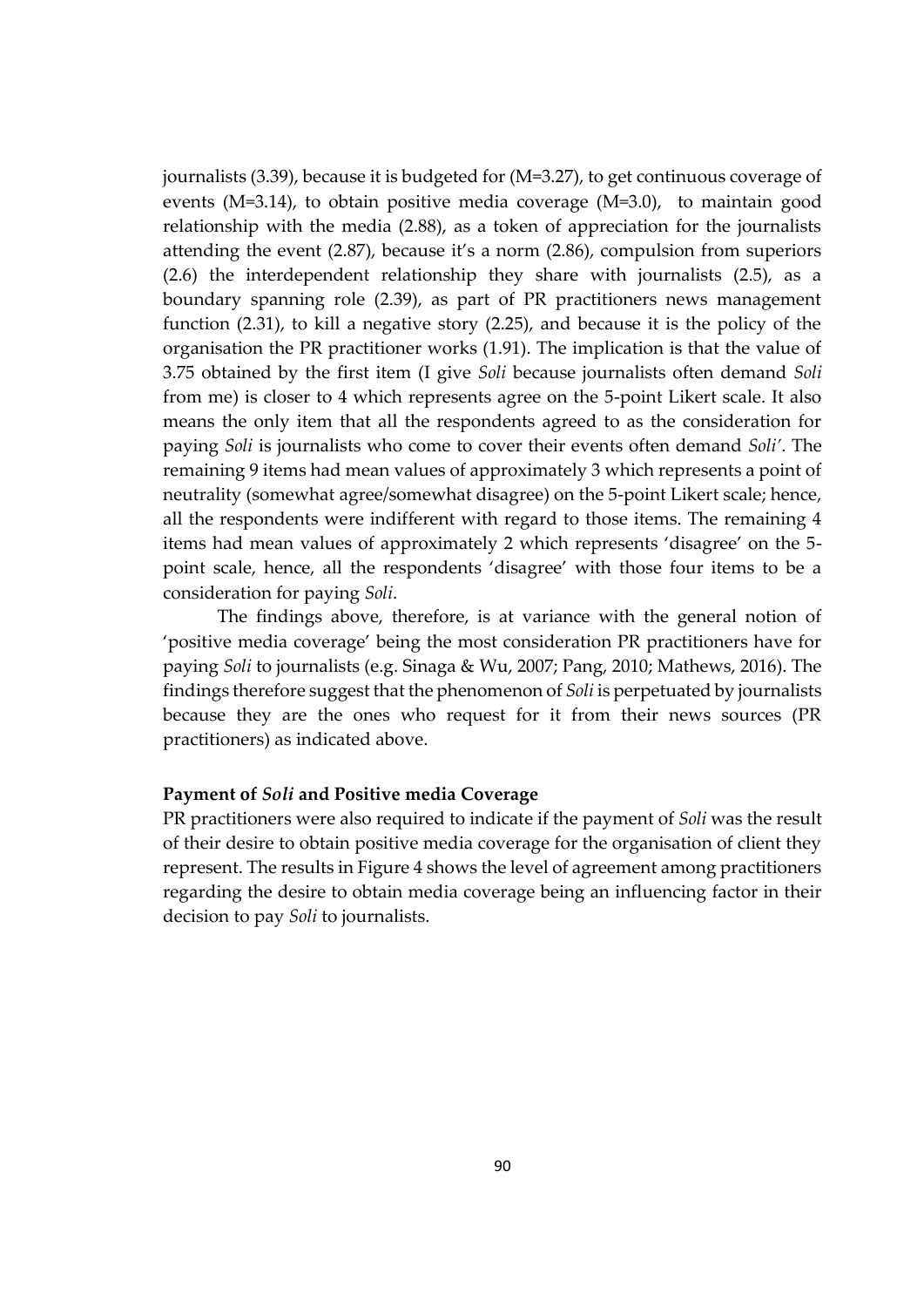

Figure 4: Payment of *Soli* to obtain Positive Media Coverage **Source: Field Survey; 2017**

The observed Figure 4 above shows that majority of the respondents agreed and strongly agreed that they pay *Soli* in order to obtain positive media coverage. Of the 87 respondents, 46% and 8% of the respondent respectively agreed and strongly agreed that they pay *Soli* in order to obtain positive media coverage, 7% were indifferent, whiles 23% and 16% strongly disagreed and agreed respectively that they pay *Soli* in order to obtain positive media coverage.

## **Testing of Hypothesis 1: Knowledge of IPR Code and Payment of** *Soli*

A Binary Probit Analysis was computed to assess the relationship between PR Practitioners knowledge of IPR (Ghana) code of ethics and payment of *Soli*. The hypothesis that was formulated reads:

**H10**: There is no significant relationship between PR practitioners' knowledge of IPR (Ghana) code of ethics which frowns on inducement of the media and payment of *Soli* by PR practitioners

**H11**: There is a significant relationship between PR practitioners' knowledge of IPR (Ghana) code of ethics which frowns on inducement of the media and payment of *Soli* by PR practitioners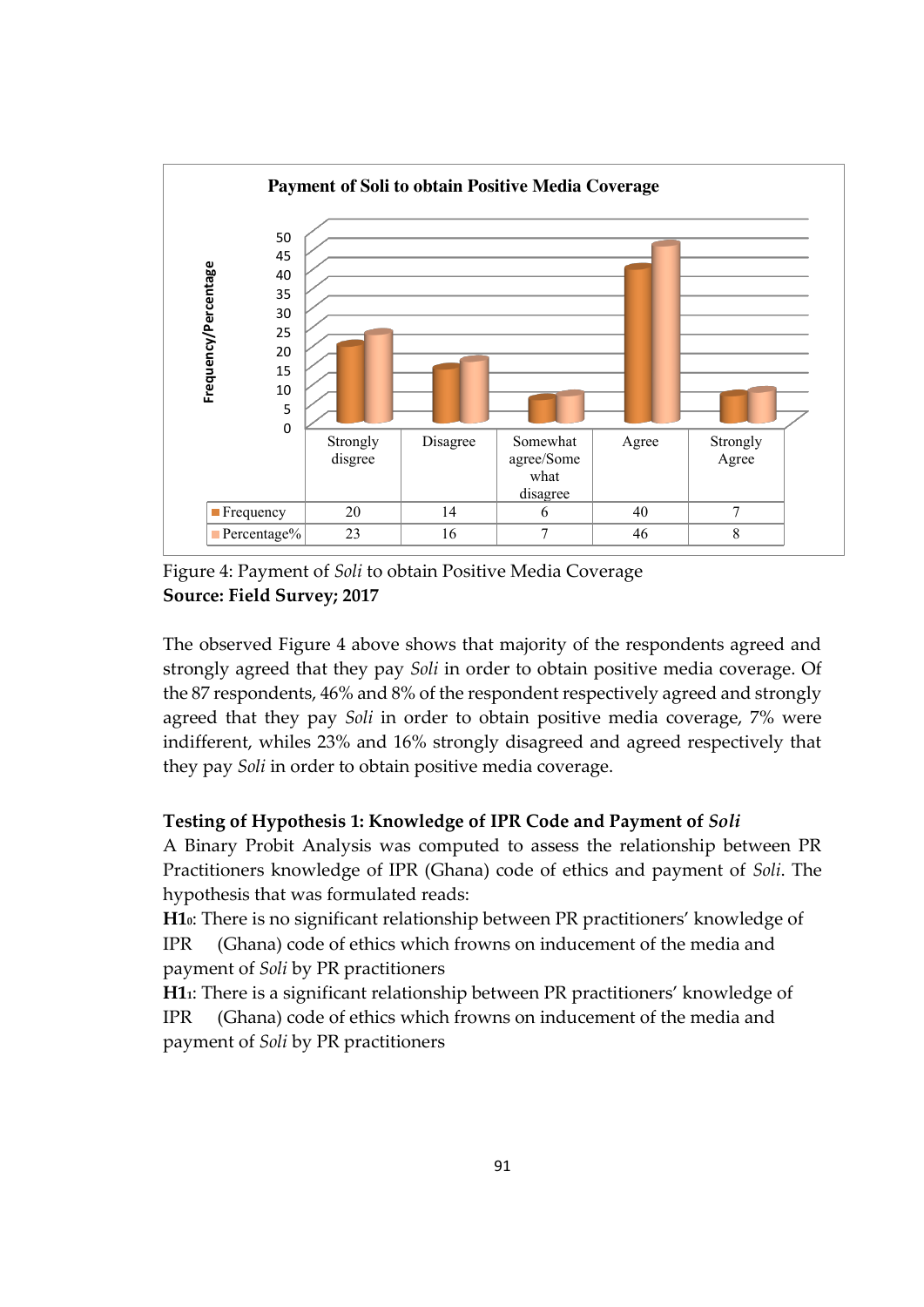The table below shows the relationship between PR Practitioners' knowledge of IPR (Ghana) code of ethics which frowns on inducement of the media and payment of *Soli*.

| U<br><b>Payment of Soli</b>                  | Coef.      | Std.  | Z-value |
|----------------------------------------------|------------|-------|---------|
|                                              |            | Err.  |         |
| Sector of Employment                         | 1.339**    | 0.635 | 2.11    |
| Years of Experience                          | 0.041      | 0.098 | 0.41    |
| Age                                          | $-0.032$   | 0.040 | $-0.80$ |
| Sex                                          | $1.773***$ | 0.429 | 4.13    |
| Knowledge of IPR-Ghana code on<br>inducement |            |       |         |
| <b>Disagree</b>                              | 0.969      | 0.841 | 1.15    |
| Neutral                                      | $-1.188$   | 0.739 | $-1.61$ |
| Agree                                        | $-0.602$   | 0.457 | $-1.32$ |
| Constant                                     | $-0.268$   | 1.061 | 0.25    |

**Table 4: Knowledge of IPR (Ghana) Code on Inducement and Payment of** *Soli*

\*, \*\*\* refer to 10%, 5% and 1% significant levels, respectively.

**Source: Field Survey, 2017**

-

As shown in Table 4 above, a Binary Probit model was ran to assess the relationship between knowledge of IPR (Ghana) code of ethics on inducement/bribery and acceptance of *Soli*. The results showed no significant relationship between the two variables, hence we fail to reject the null hypothesis of no relationship between IPR knowledge on inducement/bribery and payment of *Soli*. Although the different levels of agreement about knowledge of IPR appeared to indicate a negative relationship as shown by coefficients, none of them was statistically significant, hence our inability to reject the null hypothesis<sup>1</sup>. This implies that whether or not a PR practitioner has knowledge of IPR code of ethics on inducement of the media,

<sup>1</sup> It is important to note that all the PR practitioners sampled for this study are member of IPR (Ghana) some of whom are final level certificate holders and have taking courses in ethics and are also aware of their professional code with regards to inducement of the media, still pay *Soli* to journalists.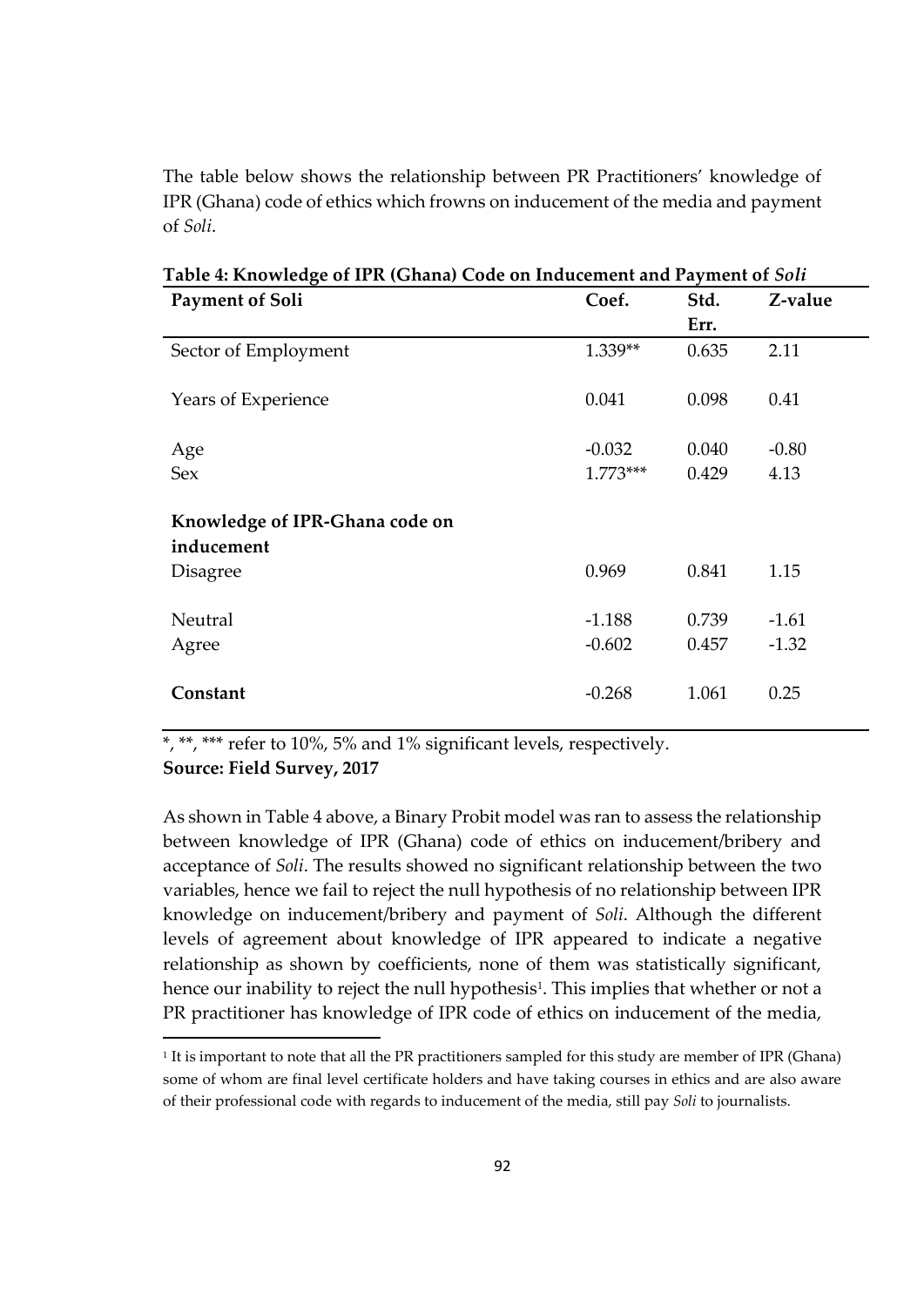it has no effect on the payment of *Soli* by PR practitioners. This finding is consistent with that of Hickson (2004) who observed that PR practitioners break the code of ethics of the PR organisations in Asia to engage in the payment of brown envelope to the media; though Hickson's study did not capture knowledge on code of ethics as explored in this study. Although Lee (2011) observed that, having knowledge in ethics is a key determinant of ethical PR practice, his study did not capture how this knowledge influences payment of *Soli*.

Meanwhile, according to Nwabueze (2010), code of ethics ensures that people practicing a particular profession are led to deciphering what is morally right from what is morally wrong without being policed to do so. They are guiding principles which are not laws but become binding to people who adopt it as a moral boundary for the practice of their profession. Therefore, as members of IPR (Ghana), PR practitioners are expected to abide by the code of ethics<sup>2</sup>. However, the findings of this study reveal otherwise. It suggests that majority of IPR members are 'code breakers' and do not abide by the code of ethics of their professional association by paying *Soli* to journalists which has the tendency to compromise the journalists' objectivity and independence.

## **Testing of Hypothesis 2: Payment of** *Soli* **and Positive Media Coverage**

An Ordered Probit Regression Model was computed to examine the relationship between positive media coverage and payment of *Soli* by PR practitioners. The hypothesis that was formulated reads:

**H20**: PR practitioners' desire to obtain positive media coverage has no significant relationship with payment of *Soli* by PR practitioners.

**H21**: PR practitioners' desire to obtain positive media coverage has a significant relationship with payment of *Soli* by PR practitioners.

Table 5 below shows the relationship between *Soli* and Positive media Coverage.

| Table 5: Positive Media Coverage and Payment of Soli |       |       |       |
|------------------------------------------------------|-------|-------|-------|
| <b>Positive Media Coverage</b>                       | Coef. | -Std. |       |
|                                                      |       | Err.  | value |
|                                                      |       |       |       |

 $2$  Code 13: Using any "manipulative" methods or techniques designed to create subconscious motivations which the individual cannot control of his own free will and so cannot be held accountable for the action taken on them.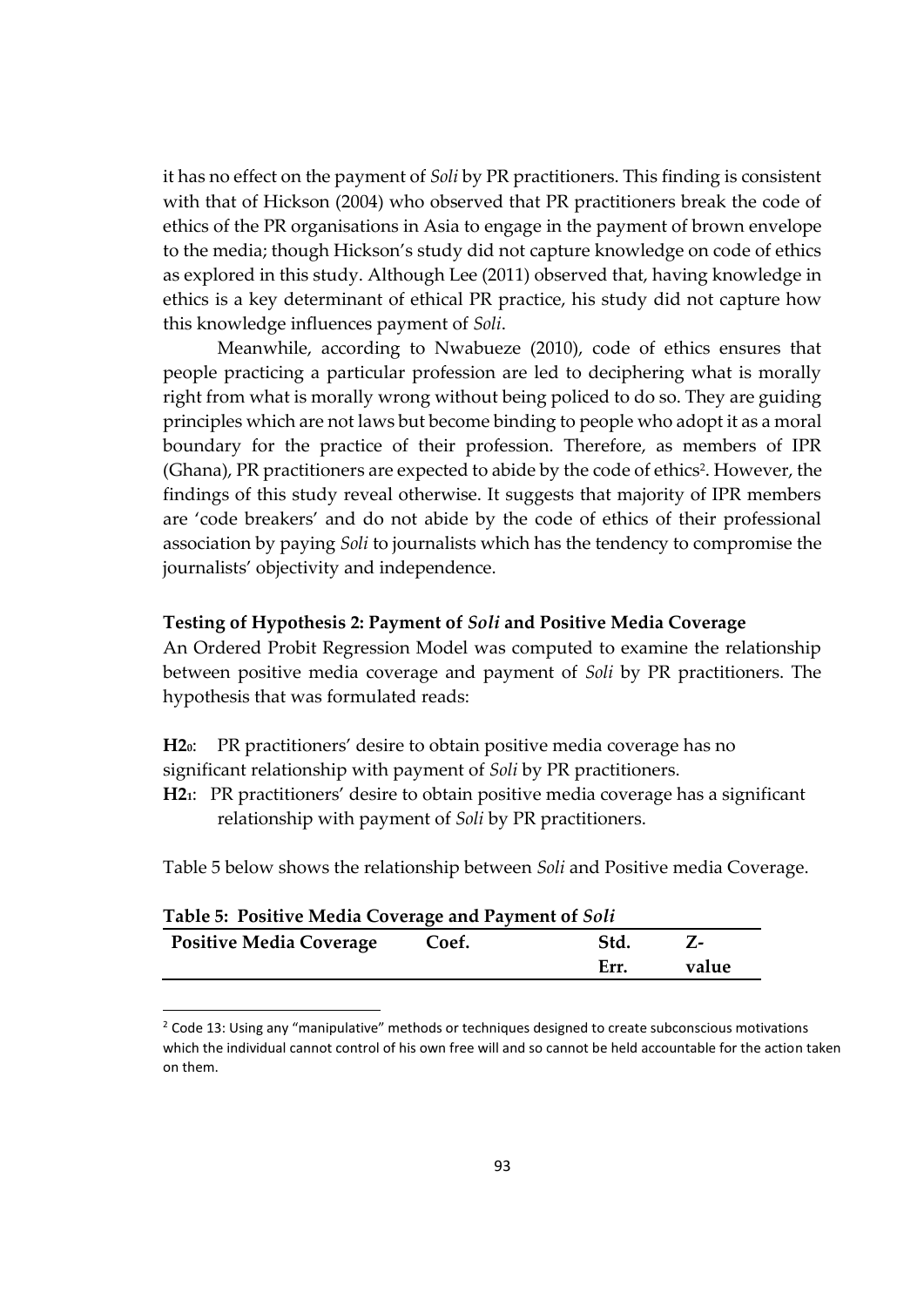| <b>Payment of Soli</b> | $0.795**$  | 0.298  | 2.67 |
|------------------------|------------|--------|------|
| /cut1                  | $-0.162*$  | 0.0981 | 1.65 |
| /cut2                  | $-0.032$   | 0.263  | 0.12 |
| /cut3                  | $1.773***$ | 0.429  | 4.13 |

\*,\*\*,\*\*\* refer to 10%, 5% and 1% significant levels, respectively.

**Source:** Field Survey, 2017

As shown in Table 5, an Ordered Probit Model was computed to assess the relationship between payment of *Soli* and positive media coverage. There was a positive significant relationship between the two variables (z=2.67). Hence, the **H20**  of no relationship **i**s rejected. This implies that there is a significant positive relationship between the desire by PR practitioners to obtain positive media coverage and payment of *Soli* by PR practitioners. This finding suggests that the more PR practitioners have the desire to obtain positive media coverage, the more likely they would pay *Soli* to journalists and vice versa. This is in line with the proposition of the theory of reasoned action (Montaño & Kasprzyk, 2008) that, an individual's beliefs about the outcome of the performance of a specific behaviour (attitude) as well as his or her beliefs about what is expected of him or her by others in the environment (subjective norms), can inform the intention to execute the behaviour. As such, PR practitioners desire to obtain positive media coverage, and the belief by PR practitioners that when they pay *Soli* they would obtain positive media coverage informs their decision to pay *Soli* to journalists in order to achieve the outcome (positive media coverage). The results are consistent with Tsetsura (2015) who observed that PR practitioners desire to control what is published about them resort to payment of gifts to the media. It is also consistent with the study of Jo and Kim (2004) where PR practitioners indicated that the media have power to control the public agenda, as well as their own; hence in order to set a positive agenda for the organisation they represent, PR practitioners pay 'Hong bao' (an envelope full of money) to journalists.

## **Conclusions**

In light of the findings made by this paper, it can be concluded that there is noncompliance of PR practitioners in Ghana to the professional code of ethics of their profession. Majority of PR practitioners in Ghana pay soli in order to obtain positive media coverage.

The study examined PR practitioners' knowledge of IPR code of ethics on inducement and payment of *soli* to the media. The results of the statistical analysis revealed that there was no significant relationship between the two variables. The study therefore concludes that whether or not a person has knowledge of IPR code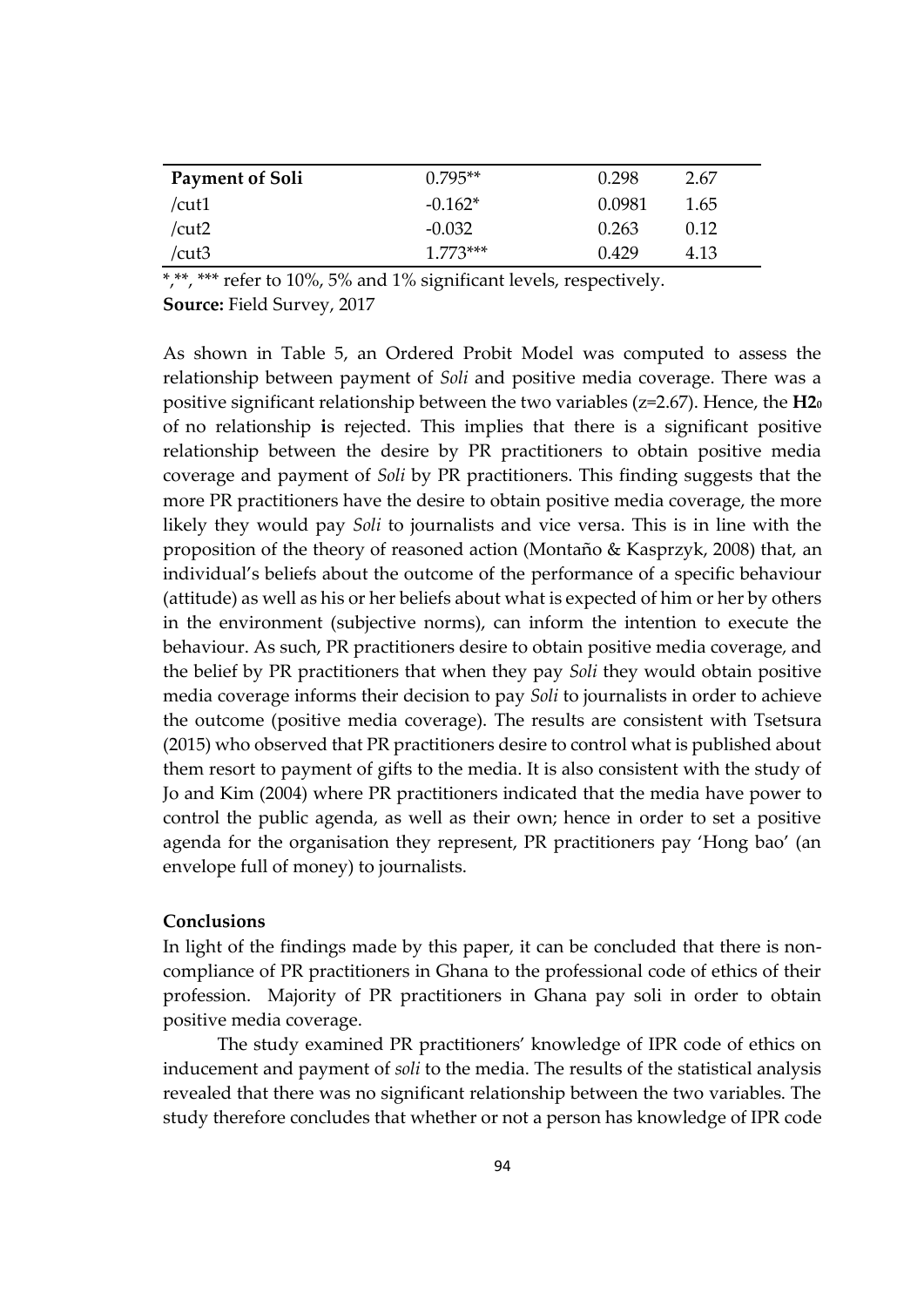of ethics on inducement, it does not influence the decision to make payment of *soli* to the media.

Again, the study also examined the relationship between PR practitioners' desire to obtain positive media coverage and payment of soli to the media by PR practitioners. The results of the statistical analysis revealed that there was a significant positive relationship between the two variables. The study therefore concludes that the desire to obtain positive media coverage by PR practitioners has an influence on their decision to pay *soli* to the media.

#### **Recommendations**

## *Promotion and enforcement of professional and organisational policies on inducement*

The findings of this study have led to the conclusion that having knowledge of professional codes is not an end in itself in ensuring the high ethical standards. Therefore, a mere condemnation of PR practitioners who engage in the phenomenon of *Soli* is not enough to assuage the payment of *Soli*. The Institute of Public Relations, Ghana and the Ghana Journalists Association must institute punitive measures for practitioners who fall foul of the codes of conduct of their profession. Similarly, organisations who budget for corporate giveaways as gifts to journalists during events should be discouraged to avoid conflicting state with the codes. A policy on licensing of PR practitioners and journalists must be advanced for consideration and to ensure the revocation of such license from members who break the code of ethics of the professional body. Media organisations operating in Ghana should also make it as a policy to sanction their journalists when there is sufficient evidence to prove that a journalist accepts *Soli* from news sources. This would go a long way to enhance the reputation of the media organisations concerned and at the same time ensure that the public is not short-changed in the news production process. Similarly, organisations that engage the services of PR practitioners must as a matter of policy resist the temptation to approve payment of *Soli* to the media when such payments are included in the budget by the PR unit or PR consultant of their organisation.

#### *The media relations function of PR practitioners must be redefined.*

The media relations function of PR practitioners must be redefined to meet the dynamics of the 21st century PR practice. The mere counting of the number of releases produced and the level of press cuttings achieved or the handling of enquiries by the media should not be the only indicators for measuring performance of PR practitioners' media relations effort. The intricacies of the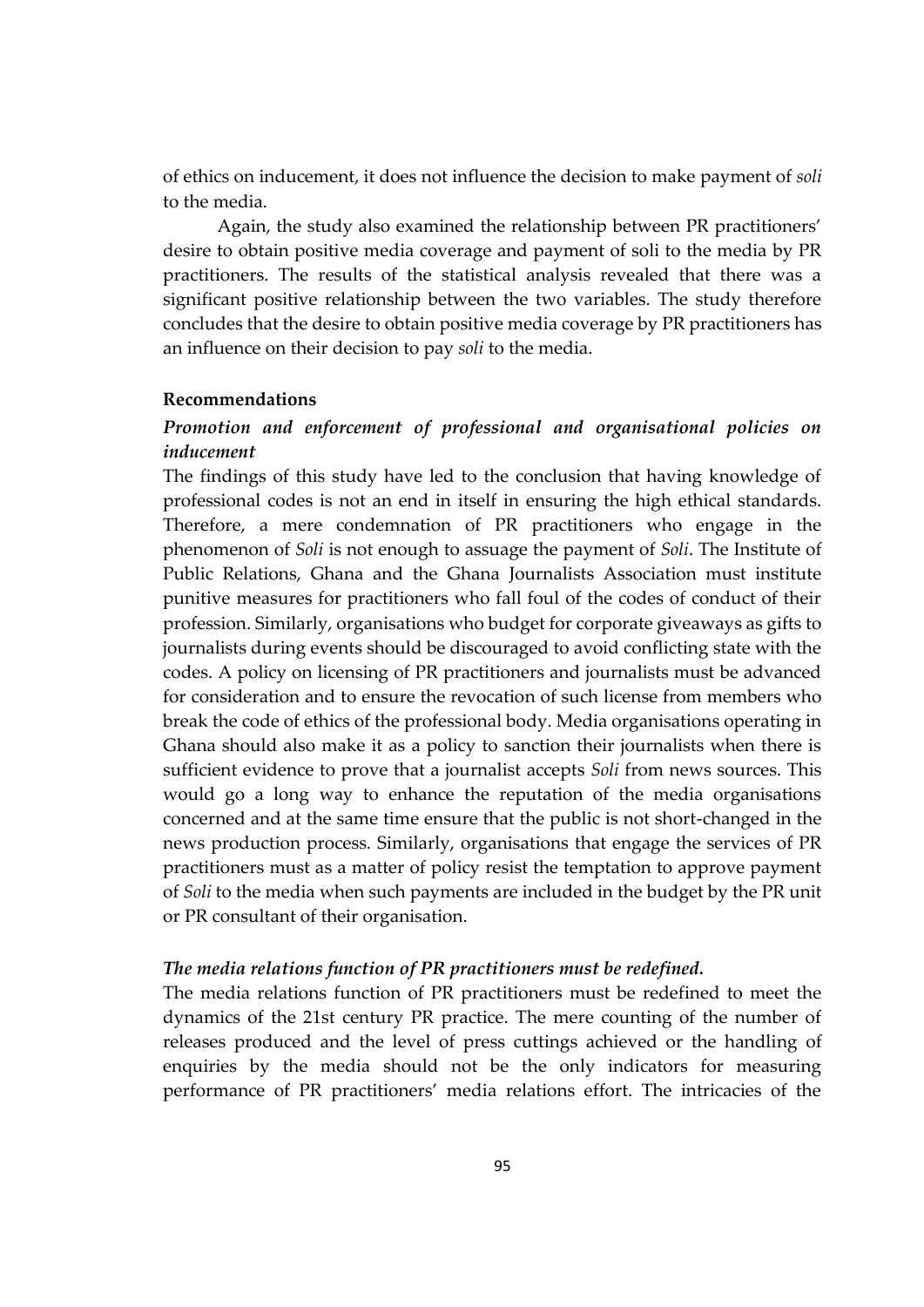activities performed must be examined holistically with a view to ensuring that there are no ethical violations in the discharge of such function by the practitioners.

## **References**

- Acheampong, Richmond, & Babangida, S, Jesse 2017, 'Impact of 'brown envelope journalism' on news coverage in Ghana', International Journal of Management and Scientific Research, Vol. 1, Iss. 4, pp. 90-98
- Agbemenu, M. K. S., & Tandoh, M. I. The Effect of '*Soli*' on News Reportage in Ghana. Retrieved from

http://www.ijictm.org/admin/html/mail/attach/2015-08-07-09-52- 19.pdf

- Alhassan, A., & Abdulai, M. (2019). Cultural and Moral Implications of Soli and Its Effects on Journalism in Northern Ghana. *Journal of Media Ethics*, 34(1), 41-51.
- Bowen, S. A. (2007). *Ethics and public relations*. Gainesville, FL: Institute for Public Relations.
- Collison, D. J. (2003). Corporate propaganda: its implications for accounting and accountability. Accounting, Auditing & Accountability Journal.
- Cutlip, C., & Center, A. Broom (1994): Effective Public Relations. *Eaglewood Cliff, New Jersey: Prentice Mall Inc*.
- Danner, B. A. (2006). *The state of theory building in public relations ethics: A critical examination* (Doctoral dissertation, University of Florida).
- Dirbaba, B. O. (2010). The growing influence of bribery in Ethiopian journalism. *African Communication Research*, *3*(3), 475-496.
- Grunig, JE & Hunt, t. (1983). Managing public relations. New York, Heldt, Rhinehart &
- Grynko, A. (2012). Ukrainian journalists' perceptions of unethical practices: Codes and everyday ethics. *Central European Journal of Communication*, *2*(5), 259- 274.
- Jo, S., & Kim, Y. (2004). Media or personal relations? Exploring media relations dimensions in South Korea. *Journalism & Mass Communication Quarterly*, *81*(2), 292-306.
- Kasoma, T. (2009). Development reporting as a crumbling tower? Impact of brown envelope journalism on journalistic practice in Zambia and Ghana. *Global Media Journal-African Edition*, *3*(1), 18-32.
- Kasoma, T. (2010). Zambian PR practitioners' perspectives on 'brown envelopes' and freebies: Working through the confusion. *African Communication Research*, *3*(3), 451-474.
- Kaur, K., & Shaari, H. (2006). Perceptions on the relationship between public relations practitioners and journalists. *Kajian Malaysia*, *24*(1), 2.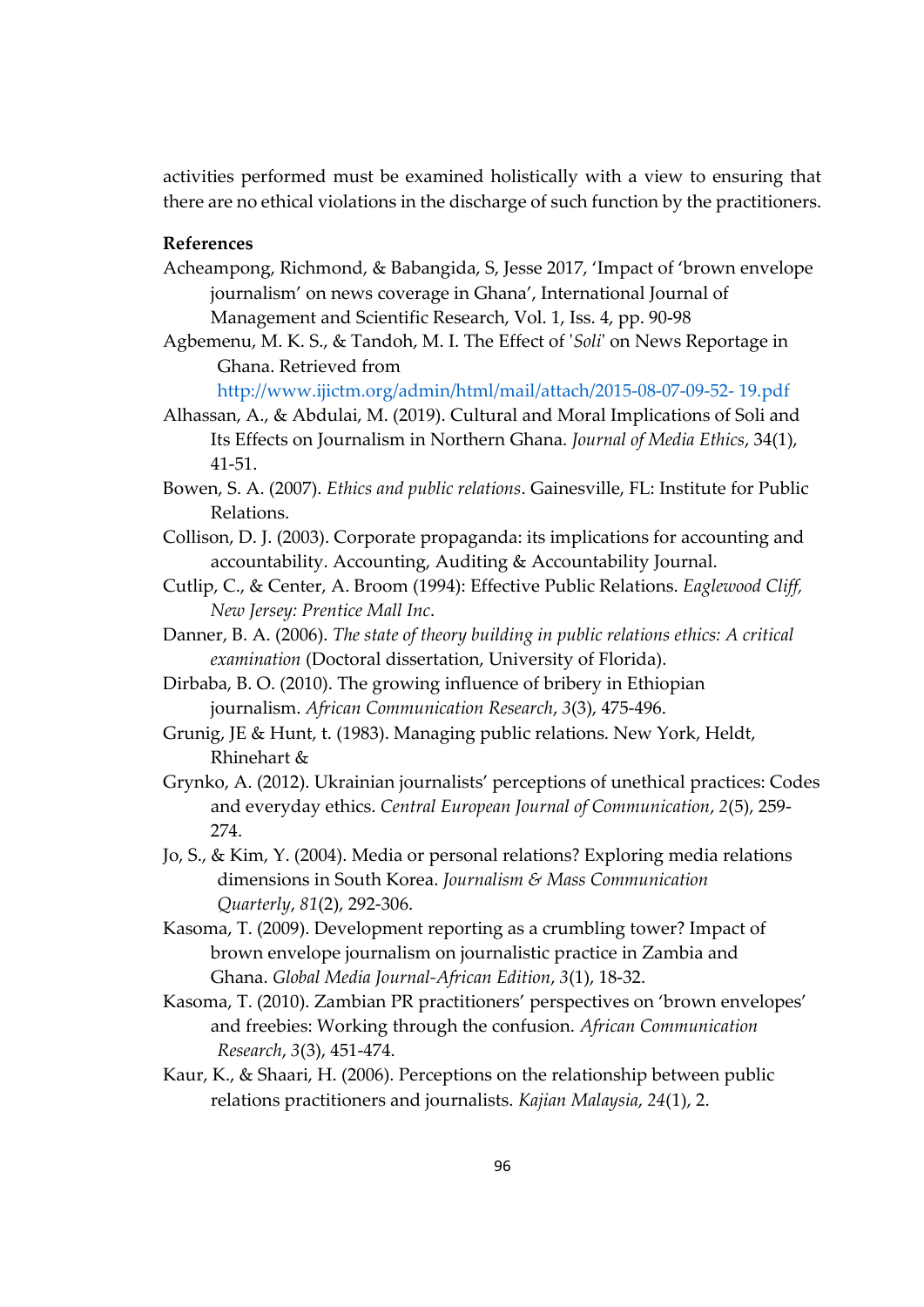- Kim, Y., & Bae, J. (2006). Korean practitioners and journalists: Relational influences in news selection. *Public Relations Review*, *32*(3), 241-245.
- Klyueva, A., & Tsetsura, K. (2010). Media Non-Transparency Research: A case of Romania. Public Relations Journal, 4(4). Retrieved from http://www.prsa.org/Intelligence/PRJournal/Documents/2010FallKlyuevaT setsur a.pdf
- Klyueva, A., & Tsetsura, K. (2015). Economic foundations of morality: Questions of transparency and ethics in Russian journalism. Central European Journal of Communication, 8(1 (14)), 21-36.
- Kuckeberg, D., & Tsetsura, K. (2003). International index of bribery for news coverage. *Institute of Public Relations.* Retrieved from http://www.instituteforpr.org/topics/bribery-news-coverage-2003/
- Larsson, L. (2009). PR and the media: A collaborative relationship? *Nordicom Review*, 30(1), 131–47.
- Lee, S. T. (2011). Conceptualizing ethical knowledge and knowledge transfer in public relations. *Public Relations Review*, *1*(37), 96-98.
- Lewis, J., William, A., & Franklin, B. (2008). A compromised fourth estate? *Journalism Studies, 9(*1), 1-20, DOI: 10.1080/14616700701767974
- Lieber, P. S. (2005). Public relations ethics: A cross-cultural analysis.
- Matthews, D. (2016). Beware the PR bearing gifts. *British Journalism Review*, *27*(4), 57-61.
- Montano, D. E., & Kasprzyk, D. (2008). Theory of reasoned action. Theory of planned.
- Nwabueze, C. (2010). Brown envelopes and the need for ethical re-orientation: Perceptions
- Pang, A. (2010). Mediating the media: a journalist-centric media relations model. *Corporate Communications: An International Journal*, *15*(2), 192-204.
- Parsons, P. J. (2008). *Ethics in Public Relations: A Guide to Best Practice*. Kogan Page Publishers.
- Ristow, B. (2010). *Cash for coverage: Bribery of journalists around the world*. A report to Center for International Media Assistance. Retrieved from http://www.hirondelle.org/wp-

content/uploads/2011/03/CorruptiondesjournalistesrapportCIMA2010.pdf. Seitel, F. P.(2004). The Practice of Public Relations.

- Sinaga, S. T., & Wu, H. D. (2007). Predicting Indonesian journalists' use of public relations-generated news material. *Journal of Public Relations Research*, *19*(1), 69-90.
- Skinner, C., Mersham, G., & Valin, J. (2004). Global protocol on ethics in public relations. *Journal of Communication Management*, *8*(1), 13-28.
- Skjerdal, T. S. (2010). Research on brown envelope journalism in the African